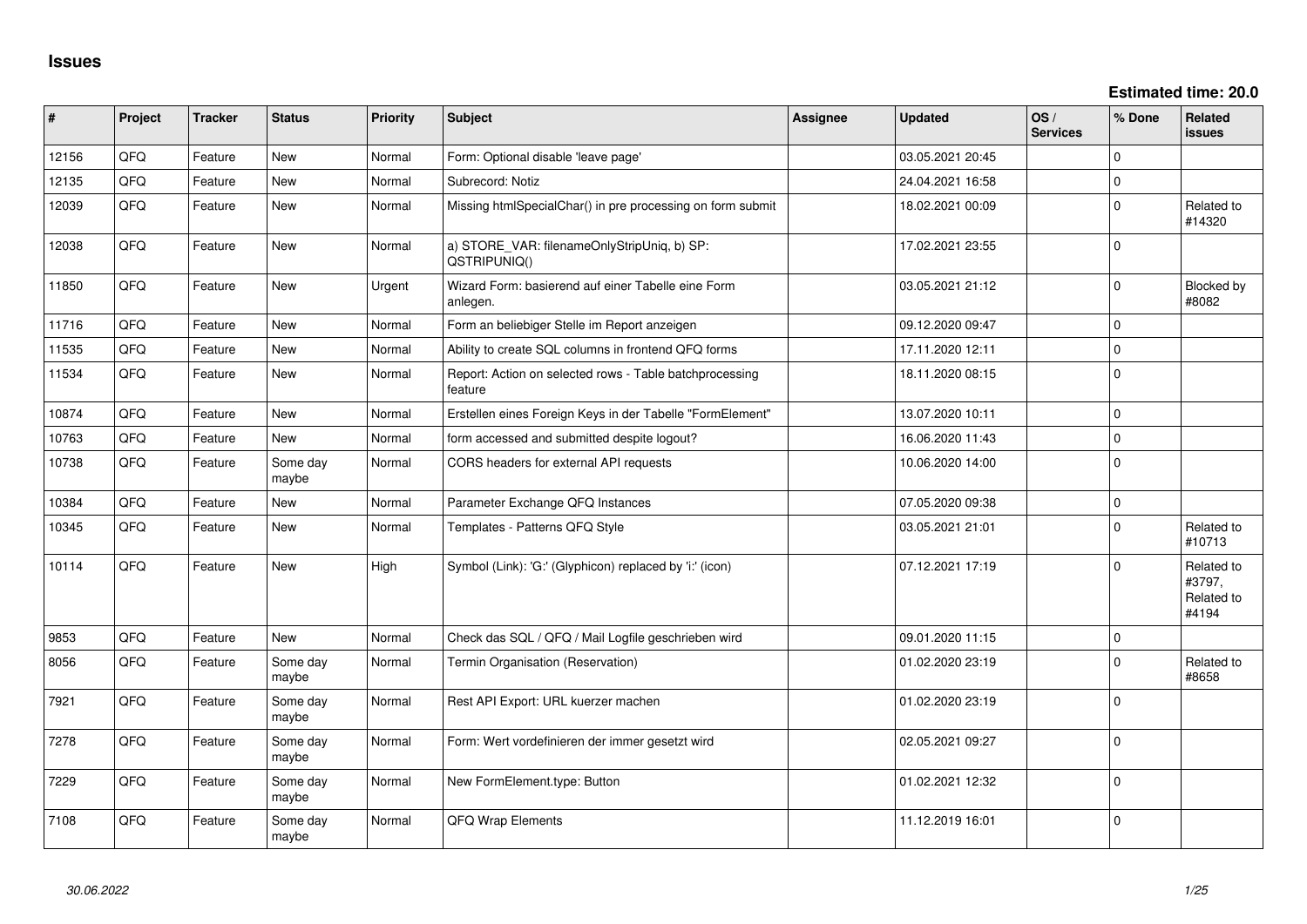| $\vert$ # | Project | <b>Tracker</b> | <b>Status</b>     | <b>Priority</b> | <b>Subject</b>                                                                    | Assignee | <b>Updated</b>   | OS/<br><b>Services</b> | % Done         | Related<br><b>issues</b> |
|-----------|---------|----------------|-------------------|-----------------|-----------------------------------------------------------------------------------|----------|------------------|------------------------|----------------|--------------------------|
| 7106      | QFQ     | Feature        | Some day<br>maybe | Normal          | Beispiel Nummerierung von Rows in Report                                          |          | 11.12.2019 16:01 |                        | $\mathbf 0$    |                          |
| 7105      | QFQ     | Feature        | Some day<br>maybe | Normal          | Beispiel wie man in einer zweiten Tabelle speichert.                              |          | 11.12.2019 16:01 |                        | $\mathbf 0$    |                          |
| 7104      | QFQ     | Feature        | Some day<br>maybe | Normal          | Manual: hint about escaping if '\r' appears in mail body                          |          | 11.12.2019 16:01 |                        | $\pmb{0}$      |                          |
| 7100      | QFQ     | Feature        | Some day<br>maybe | Normal          | Download: log access, max downloads, time limit                                   |          | 01.02.2020 23:19 |                        | $\Omega$       |                          |
| 6992      | QFQ     | Feature        | Some day<br>maybe | Normal          | DB exception: Syntax Highlight                                                    |          | 11.12.2019 16:01 |                        | $\mathbf 0$    | Related to<br>#5450      |
| 6704      | QFQ     | Feature        | Some day<br>maybe | Normal          | Upload Mode: Bilder in Notizen rechts sollen aktuellen<br>Upload repräsentieren.  |          | 01.02.2020 23:19 |                        | $\pmb{0}$      | Related to<br>#3264      |
| 6515      | QFQ     | Feature        | Some day<br>maybe | Normal          | Formular: Felder dynamisch ein/ausblenden                                         |          | 11.12.2019 16:02 |                        | $\mathbf 0$    |                          |
| 6299      | QFQ     | Feature        | Some day<br>maybe | Normal          | Attack detection: log table with invalid SIP access                               |          | 11.12.2019 16:02 |                        | $\mathbf 0$    | Related to<br>#3947      |
| 6288      | QFQ     | Feature        | Some day<br>maybe | Normal          | Best Practice: Erklaeren wie man ein Formular ganz in<br>'weiss' erstellen kann   |          | 11.12.2019 16:02 |                        | $\Omega$       |                          |
| 6084      | QFQ     | Feature        | Some day<br>maybe | Normal          | New escape type: 'D' - convert date                                               |          | 01.02.2020 23:19 |                        | $\mathbf 0$    |                          |
| 6083      | QFQ     | Feature        | Some day<br>maybe | Normal          | Dynamic Update: Value Check via SQL                                               |          | 11.12.2019 16:02 |                        | $\mathbf 0$    |                          |
| 5923      | QFQ     | Feature        | Some day<br>maybe | Normal          | fillStoreSystemBySqlLate                                                          |          | 01.02.2020 23:19 |                        | $\overline{0}$ |                          |
| 5895      | QFQ     | Feature        | Some day<br>maybe | Normal          | Tutorial: List of all QFQ Features                                                |          | 01.02.2020 23:19 |                        | $\overline{0}$ |                          |
| 5893      | QFQ     | Feature        | Some day<br>maybe | Normal          | Edit on double-click                                                              |          | 01.02.2020 23:19 |                        | $\mathbf 0$    | Related to<br>#5894      |
| 5892      | QFQ     | Feature        | Some day<br>maybe | Normal          | QFQ should use T3 API to manipulate FE GROUP<br>membership                        |          | 01.02.2020 23:20 |                        | $\Omega$       |                          |
| 5851      | QFQ     | Feature        | Some day<br>maybe | Normal          | Queue System implementieren: MQTT, RabbitMQ                                       |          | 01.02.2020 23:20 |                        | $\Omega$       | Related to<br>#5715      |
| 5850      | QFQ     | Feature        | Some day<br>maybe | Normal          | Deployment: In QFQ Doc best practice fuer zeitgemaesses<br>Deployment beschreiben |          | 01.02.2020 23:20 |                        | $\mathbf 0$    |                          |
| 5805      | QFQ     | Feature        | Some day<br>maybe | Normal          | TypeAHead SQL value instead of key stored                                         |          | 01.02.2020 23:19 |                        | $\pmb{0}$      | Related to<br>#5444      |
| 5783      | QFQ     | Feature        | Some day<br>maybe | Normal          | <b>BPMN View/Edit</b>                                                             |          | 11.12.2019 16:02 |                        | $\mathbf 0$    |                          |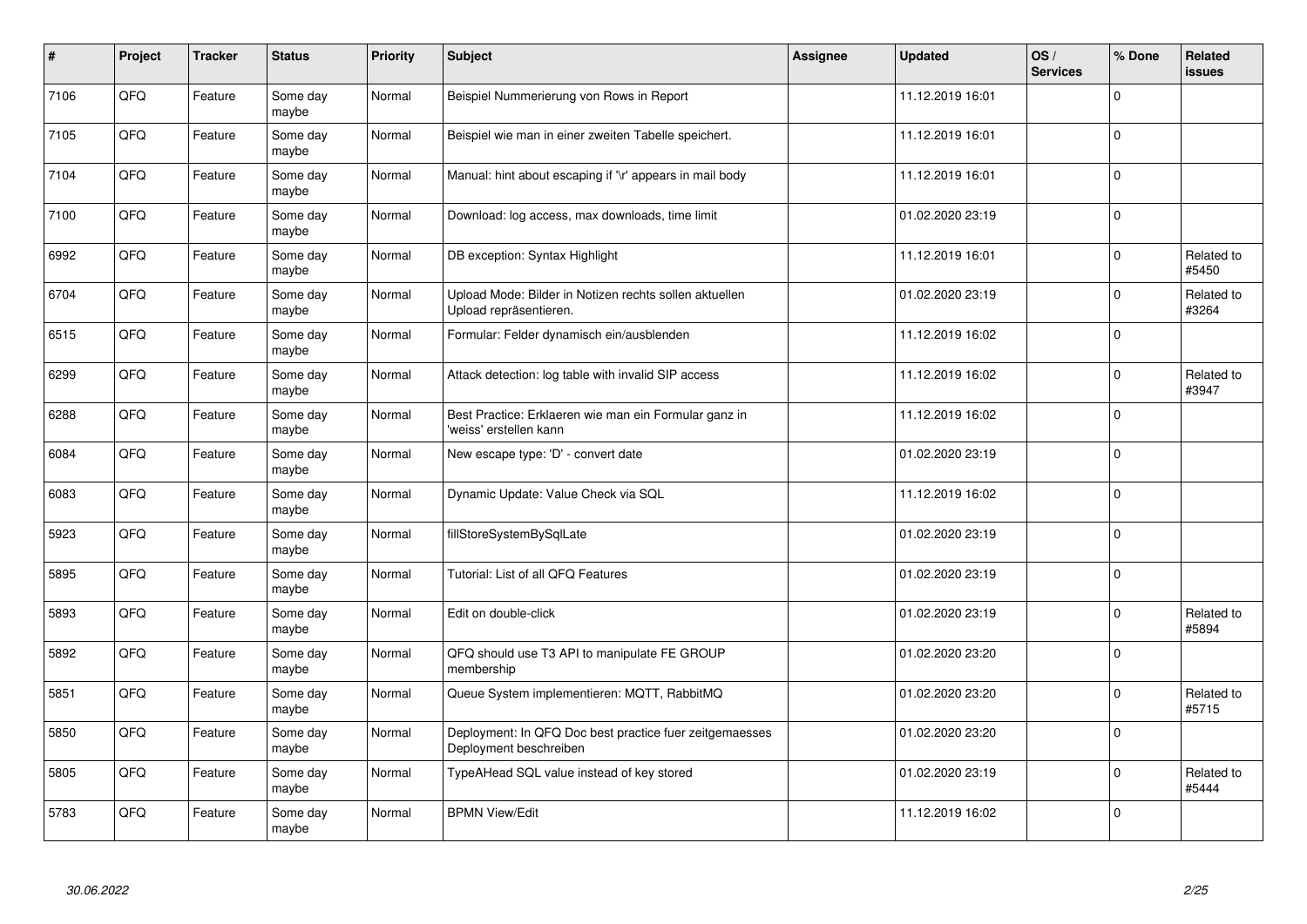| #    | Project | <b>Tracker</b> | <b>Status</b>     | <b>Priority</b> | <b>Subject</b>                                                                                                                                                | Assignee | <b>Updated</b>   | OS/<br><b>Services</b> | % Done       | Related<br><b>issues</b> |
|------|---------|----------------|-------------------|-----------------|---------------------------------------------------------------------------------------------------------------------------------------------------------------|----------|------------------|------------------------|--------------|--------------------------|
| 5455 | QFQ     | Feature        | Some day<br>maybe | Normal          | Mail Redirects grld abhaengig                                                                                                                                 |          | 01.02.2020 23:20 |                        | $\Omega$     |                          |
| 5452 | QFQ     | Feature        | Some day<br>maybe | Normal          | Thumbnails from PDF: bad quality                                                                                                                              |          | 01.02.2020 23:20 |                        | $\mathbf 0$  |                          |
| 5342 | QFQ     | Feature        | Some day<br>maybe | Normal          | link - with HTML Attributes                                                                                                                                   |          | 01.02.2020 23:20 |                        | $\Omega$     | Related to<br>#14077     |
| 5160 | QFQ     | Feature        | Some day<br>maybe | Normal          | QFQ collaborative / together.js, ShareJS, y-js, collaborative,                                                                                                |          | 11.12.2019 16:02 |                        | $\Omega$     |                          |
| 5129 | QFQ     | Feature        | Some day<br>maybe | Normal          | Reports: SQL fuer x Achse und y Achse                                                                                                                         |          | 11.12.2019 16:02 |                        | $\mathbf 0$  |                          |
| 4974 | QFQ     | Feature        | Some day<br>maybe | Normal          | Long polling - inform all listening clients of changes                                                                                                        |          | 11.12.2019 16:02 |                        | $\Omega$     |                          |
| 4816 | QFQ     | Feature        | Some day<br>maybe | Normal          | Templates for QFQ Reports (Tables, Radios, )                                                                                                                  |          | 01.02.2020 23:20 |                        | $\Omega$     |                          |
| 4719 | QFQ     | Feature        | Some day<br>maybe | Normal          | Custom Message in Client in case of 'Browser tab close,<br>modification will be lost'                                                                         |          | 01.02.2020 23:20 |                        | $\Omega$     |                          |
| 4640 | QFQ     | Feature        | Some day<br>maybe | Normal          | Rename System Forms                                                                                                                                           |          | 01.02.2020 23:20 |                        | $\Omega$     |                          |
| 4627 | QFQ     | Feature        | Some day<br>maybe | Normal          | dbupdate: all tables - check 'create', 'modified' if it is possible<br>to change to default 'CURRENT_TIMESTAMP' and modified<br>'ON UPDATE CURRENT_TIMESTAMP' |          | 01.02.2020 23:20 |                        | 0            |                          |
| 4626 | QFQ     | Feature        | Some day<br>maybe | Normal          | Mobile View: 'classBody=qfq-form-right' makes no sense                                                                                                        |          | 01.02.2020 23:20 |                        | $\Omega$     |                          |
| 4551 | QFQ     | Feature        | Some day<br>maybe | Normal          | Set 'pills' via dynamicUpdate to show/hide/disabled                                                                                                           |          | 01.02.2020 23:20 |                        | $\mathbf{0}$ | Related to<br>#3752      |
| 4536 | QFQ     | Feature        | Some day<br>maybe | Normal          | FE upload: problem with delete if mutliple uploads an<br>FE.name="                                                                                            |          | 01.02.2020 23:20 |                        | $\mathbf 0$  |                          |
| 4446 | QFQ     | Feature        | Some day<br>maybe | Normal          | New FE get same feldContainerId as last modifed FE                                                                                                            |          | 01.02.2020 23:20 |                        | 0            |                          |
| 4445 | QFQ     | Feature        | Some day<br>maybe | Normal          | template group: Option to simulate fieldset                                                                                                                   |          | 28.06.2021 14:11 |                        | l 0          |                          |
| 4444 | QFQ     | Feature        | Some day<br>maybe | Normal          | FE.type=upload: detect mime type                                                                                                                              |          | 11.12.2019 16:02 |                        | $\Omega$     | Related to<br>#4303      |
| 4443 | QFQ     | Feature        | Some day<br>maybe | Normal          | Form: multiple secondary tables                                                                                                                               |          | 01.02.2020 23:20 |                        | $\Omega$     |                          |
| 4442 | QFQ     | Feature        | Some day<br>maybe | Normal          | Special Column Name: _link - new symbol G (Glyph) to<br>choose any available symbol                                                                           |          | 11.12.2019 16:02 |                        | $\mathbf 0$  |                          |
| 4440 | QFQ     | Feature        | Some day<br>maybe | Normal          | Manual.rst: explain how to. expand PHP Session to 4h                                                                                                          |          | 11.12.2019 16:02 |                        | $\Omega$     |                          |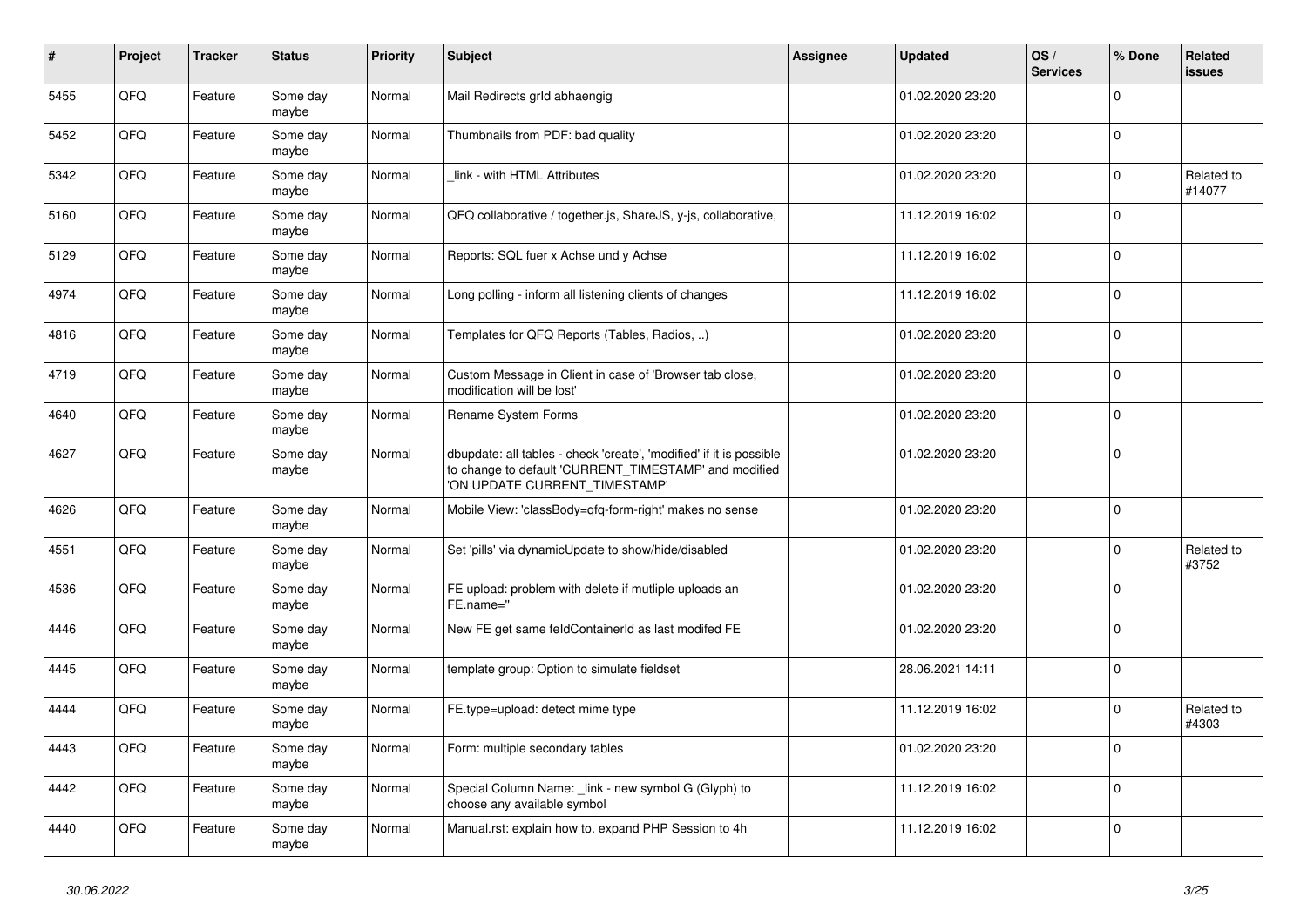| ∦    | Project | <b>Tracker</b> | <b>Status</b>     | <b>Priority</b> | <b>Subject</b>                                                                                                                                           | Assignee | <b>Updated</b>   | OS/<br><b>Services</b> | % Done              | Related<br><b>issues</b>                    |
|------|---------|----------------|-------------------|-----------------|----------------------------------------------------------------------------------------------------------------------------------------------------------|----------|------------------|------------------------|---------------------|---------------------------------------------|
| 4439 | QFQ     | Feature        | Some day<br>maybe | Normal          | Log: report all actions fired by an FE Element, incl. the<br>original directive (slaveld, sqlInsert, )                                                   |          | 01.02.2020 23:20 |                        | $\mathbf 0$         | Related to<br>#4432,<br>Related to<br>#5458 |
| 4435 | QFQ     | Feature        | Some day<br>maybe | Normal          | Report: striptags - specify allowed tags                                                                                                                 |          | 01.02.2020 23:20 |                        | $\mathbf 0$         |                                             |
| 4433 | QFQ     | Feature        | Some day<br>maybe | Normal          | Log when SIP will be destroyed by QFQ for any (security)<br>reason                                                                                       |          | 01.02.2020 23:20 |                        | $\mathbf 0$         | Related to<br>#4432,<br>Related to<br>#5458 |
| 4194 | QFQ     | Feature        | In Progress       | Normal          | Bootstrap 4 ist jetzt offiziel                                                                                                                           |          | 03.05.2021 20:47 |                        | $\mathbf 0$         | Related to<br>#10114                        |
| 4027 | QFQ     | Feature        | Some day<br>maybe | Normal          | Missing: orange 'check' / 'bullet'                                                                                                                       |          | 11.12.2019 16:03 |                        | $\mathbf 0$         |                                             |
| 3880 | QFQ     | Feature        | Some day<br>maybe | Normal          | Form 'Form': anlegen einer Tabelle                                                                                                                       |          | 14.01.2021 10:12 |                        | $\mathbf 0$         |                                             |
| 3879 | QFQ     | Feature        | Some day<br>maybe | Normal          | Form 'FormElement': Beim Feld 'name' rechts in der Notiz<br>einen Link einblenden - a) aktuelle Definition anzeigen, b)<br>Spalte in der Tabelle anlegen |          | 11.12.2019 16:03 |                        | $\mathbf 0$         |                                             |
| 3878 | QFQ     | Feature        | Some day<br>maybe | Normal          | Form 'FormElement': Spalte 'name' typeAhead mit<br>Spaltennamen der Primarytable.                                                                        |          | 11.12.2019 16:03 |                        | $\mathbf 0$         |                                             |
| 3646 | QFQ     | Feature        | Some day<br>maybe | Normal          | Moeglichkeit HTML Tags in Reports auszugeben (zu<br>enkodieren: htmlspecialchars)                                                                        |          | 11.12.2019 16:02 |                        | $\mathbf 0$         | Related to<br>#14320                        |
| 3617 | QFQ     | Feature        | Some day<br>maybe | Normal          | Load javascripts at bottom                                                                                                                               |          | 11.12.2019 16:02 |                        | $\mathbf 0$         |                                             |
| 3567 | QFQ     | Feature        | Some day<br>maybe | Low             | 'Save', 'Close', 'New' als FormElement                                                                                                                   |          | 11.12.2019 16:02 |                        | $\mathbf 0$         |                                             |
| 3495 | QFQ     | Feature        | Some day<br>maybe | Normal          | Predifined Parameter werden nicht in '+' (add new record)<br>SIP gerendert.                                                                              |          | 11.12.2019 16:02 |                        | $\mathbf 0$         |                                             |
| 2950 | QFQ     | Feature        | Some day<br>maybe | Normal          | Inhalt QFQ Records als File                                                                                                                              |          | 11.12.2019 16:03 |                        | $\mathbf 0$         |                                             |
| 1623 | QFQ     | Feature        | Some day<br>maybe | Normal          | RealURL                                                                                                                                                  |          | 11.12.2019 16:03 |                        | 30                  |                                             |
| 1510 | QFQ     | Feature        | Some day<br>maybe | Normal          | jquery von google laden, falls das nicht geht lokal                                                                                                      |          | 11.12.2019 16:03 |                        | $\mathbf 0$         |                                             |
| 1253 | QFQ     | Feature        | Some day<br>maybe | Normal          | QF: Colorpicker                                                                                                                                          |          | 11.12.2019 16:03 |                        | $\mathbf 0$         |                                             |
| 1251 | QFQ     | Feature        | Some day<br>maybe | Normal          | QF: Combo                                                                                                                                                |          | 11.12.2019 16:03 |                        | $\mathsf{O}\xspace$ |                                             |
| 1234 | QFG     | Feature        | Some day<br>maybe | Normal          | QF: Record numbering: Im Grid soll in Spalte 1 optional die<br>laufende Nummer der Records angezeigt werden.                                             |          | 01.02.2020 23:20 |                        | $\mathbf 0$         |                                             |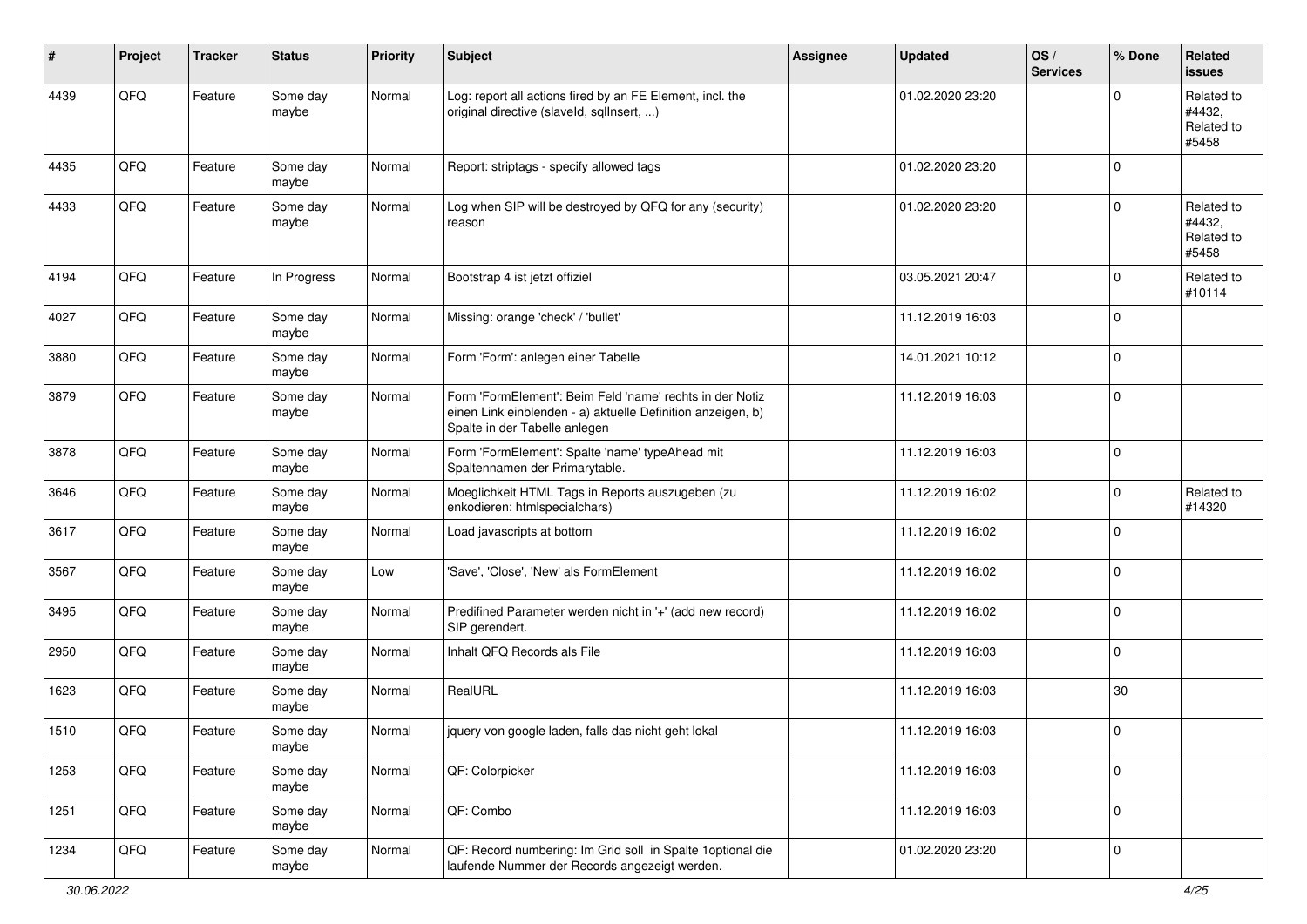| #     | Project | <b>Tracker</b> | <b>Status</b>     | <b>Priority</b> | <b>Subject</b>                                                                            | Assignee | <b>Updated</b>   | OS/<br><b>Services</b> | % Done       | Related<br><b>issues</b> |
|-------|---------|----------------|-------------------|-----------------|-------------------------------------------------------------------------------------------|----------|------------------|------------------------|--------------|--------------------------|
| 955   | QFQ     | Feature        | Some day<br>maybe | Normal          | QF: Notizen vor/nach dem Form                                                             |          | 01.02.2020 23:20 |                        | $\Omega$     |                          |
| 880   | QFQ     | Feature        | Some day<br>maybe | Urgent          | Security: PHP, SQL Injection, XSS                                                         |          | 03.05.2021 21:14 |                        | $\mathbf 0$  | Related to<br>#14320     |
| 11715 | QFQ     | <b>Bug</b>     | <b>New</b>        | Normal          | acceptZeroAsRequired and requiredOffButMark do not<br>coincide                            |          | 08.12.2020 12:13 |                        | $\Omega$     |                          |
| 11522 | QFQ     | Bug            | <b>New</b>        | Normal          | Aus/Einblenden von Reitern                                                                |          | 13.11.2020 14:58 |                        | $\mathbf 0$  |                          |
| 11195 | QFQ     | Bug            | New               | Low             | Dynamic Update: Note not updated if new text is empty<br>(v20.4)                          |          | 25.09.2020 11:14 |                        | $\Omega$     |                          |
| 10890 | QFQ     | Bug            | New               | Normal          | AutoCron hangs                                                                            |          | 20.07.2020 13:56 |                        | $\mathbf 0$  |                          |
| 10766 | QFQ     | <b>Bug</b>     | New               | High            | Radiobutton / parameter.buttonClass=btn-default: dynamic<br>update                        |          | 03.05.2021 21:12 |                        | $\mathbf 0$  | Related to<br>#11237     |
| 10759 | QFQ     | Bug            | <b>New</b>        | Normal          | emptyMeansNull - Feld falsch aktualisiert                                                 |          | 12.11.2020 23:45 |                        | $\mathbf 0$  |                          |
| 10324 | QFQ     | <b>Bug</b>     | <b>New</b>        | Normal          | Excel Export mit Template funktioniert nur, wenn Template<br>vor uid kommt                |          | 30.03.2020 11:20 |                        | $\Omega$     | Related to<br>#10257     |
| 9855  | QFQ     | Bug            | <b>New</b>        | Normal          | <b>Required Check</b>                                                                     |          | 01.02.2020 15:56 |                        | $\mathbf 0$  |                          |
| 9126  | QFQ     | <b>Bug</b>     | Some day<br>maybe | Normal          | hidden Form elements are present in page source                                           |          | 02.01.2021 18:41 |                        | $\mathbf 0$  |                          |
| 9024  | QFQ     | <b>Bug</b>     | Some day<br>maybe | Normal          | QFQ Einarbeitung                                                                          |          | 01.02.2020 15:56 |                        | $\mathbf 0$  |                          |
| 9020  | QFQ     | <b>Bug</b>     | Some day<br>maybe | Normal          | radio mit buttonClass und dynamicUpdate lassen sich nicht<br>kombinieren                  |          | 11.12.2019 16:01 |                        | $\Omega$     |                          |
| 7402  | QFQ     | Bug            | Some day<br>maybe | Normal          | thumbnail cache: outdated picture when permission denied<br>and permission resolved.      |          | 01.02.2020 23:20 |                        | $\mathbf{0}$ |                          |
| 7281  | QFQ     | <b>Bug</b>     | Some day<br>maybe | Normal          | Subrecords: on large screen separator line too short                                      |          | 01.02.2020 23:19 |                        | $\mathbf 0$  |                          |
| 7101  | QFQ     | <b>Bug</b>     | Some day<br>maybe | Normal          | form' in SIP and 'report' - breaks                                                        |          | 01.02.2020 23:20 |                        | $\Omega$     |                          |
| 5877  | QFQ     | <b>Bug</b>     | Some day<br>maybe | Normal          | FE.type=note:bsColumn strange behaviour                                                   |          | 01.02.2020 23:19 |                        | $\Omega$     |                          |
| 4546  | QFQ     | <b>Bug</b>     | Some day<br>maybe | Normal          | NH: SIP storage is destroyed                                                              |          | 01.02.2020 23:20 |                        | $\pmb{0}$    |                          |
| 4441  | QFQ     | <b>Bug</b>     | Some day<br>maybe | Normal          | \$_SERVER Vars sollten nur aus dem Store genommen<br>werden - Code entsprechend anpassen. |          | 11.12.2019 16:02 |                        | $\Omega$     |                          |
| 4138  | QFQ     | <b>Bug</b>     | Some day<br>maybe | Normal          | style fehlt                                                                               |          | 11.12.2019 16:03 |                        | $\mathbf 0$  |                          |
| 4122  | QFQ     | Bug            | Some day<br>maybe | Normal          | file: Render Mode hat keinen Effekt                                                       |          | 11.12.2019 16:03 |                        | $\mathbf 0$  |                          |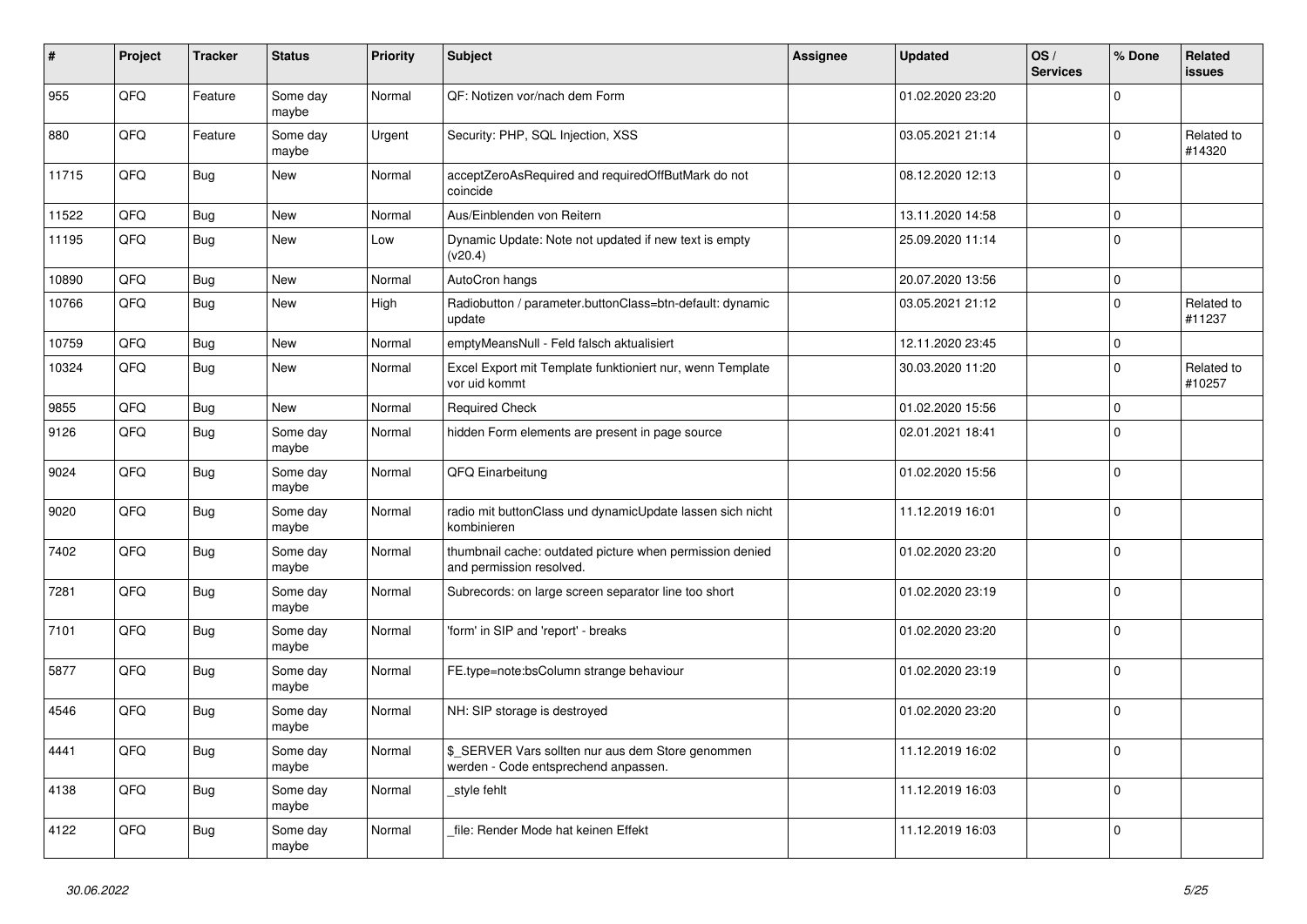| ∦     | Project | <b>Tracker</b> | <b>Status</b>     | <b>Priority</b> | <b>Subject</b>                                                        | Assignee        | <b>Updated</b>   | OS/<br><b>Services</b> | % Done      | Related<br>issues                                                      |
|-------|---------|----------------|-------------------|-----------------|-----------------------------------------------------------------------|-----------------|------------------|------------------------|-------------|------------------------------------------------------------------------|
| 14185 | QFQ     | Feature        | <b>New</b>        | Normal          | External/Autocron.php - better suitable directory                     | Support: System | 28.05.2022 11:03 |                        | $\Omega$    |                                                                        |
| 12556 | QFQ     | Feature        | New               | Normal          | Pills Title: colored = static or dynamic on allrequiredgiven          | Benjamin Baer   | 19.03.2022 17:49 |                        | 0           |                                                                        |
| 12490 | QFQ     | Feature        | New               | Normal          | Loading Plugins in QFQ - see what tinymce does. (lazy<br>loading)     | Benjamin Baer   | 08.06.2022 10:37 |                        | $\Omega$    | Related to<br>#12611,<br>Related to<br>#10013,<br>Related to<br>#7732  |
| 12476 | QFQ     | Feature        | New               | Normal          | clearMe: a) should trigger 'dirty', b) sticky on textarea resize      | Benjamin Baer   | 04.01.2022 08:40 |                        | $\Omega$    | Related to<br>#9528                                                    |
| 10003 | QFQ     | Feature        | Priorize          | Normal          | fieldset: stronger visualize group                                    | Benjamin Baer   | 12.02.2020 08:13 |                        | 0           |                                                                        |
| 9548  | QFQ     | Feature        | Feedback          | High            | FormElement: Pattern mismatch - optional report only on<br>focus lost | Benjamin Baer   | 03.05.2021 21:14 |                        | 0           |                                                                        |
| 9135  | QFQ     | Feature        | Priorize          | Normal          | Progress Bar generic / replace old hourglass download<br>popup        | Benjamin Baer   | 03.01.2022 07:43 |                        | $\mathbf 0$ |                                                                        |
| 9130  | QFQ     | Feature        | Some day<br>maybe | Normal          | tablesorter: Automatic Row numbering / Zeilenummer                    | Benjamin Baer   | 01.02.2020 23:22 |                        | 0           |                                                                        |
| 8522  | QFQ     | Feature        | Some day<br>maybe | Normal          | build QFQ - npm warnings                                              | Benjamin Baer   | 01.02.2020 23:19 |                        | 50          |                                                                        |
| 7965  | QFQ     | Feature        | Priorize          | Normal          | Input type 'text' with visual format - currency                       | Benjamin Baer   | 03.01.2022 07:45 |                        | 0           |                                                                        |
| 7732  | QFQ     | Feature        | Some day<br>maybe | Normal          | Javascript: Lazy Loading der add on libs                              | Benjamin Baer   | 08.06.2022 10:38 |                        | $\Omega$    | Related to<br>#12611,<br>Related to<br>#12490,<br>Related to<br>#10013 |
| 7730  | QFQ     | Feature        | Priorize          | Normal          | SELECT Box: title in between                                          | Benjamin Baer   | 01.02.2020 23:22 |                        | 0           |                                                                        |
| 7602  | QFQ     | Feature        | ToDo              | High            | Multi Select: with checkboxes                                         | Benjamin Baer   | 22.03.2022 09:07 |                        | 0           |                                                                        |
| 6972  | QFQ     | Feature        | Some day<br>maybe | Normal          | Fabric Clipboard / cross browser tab                                  | Benjamin Baer   | 01.02.2020 23:21 |                        | $\Omega$    |                                                                        |
| 6970  | QFQ     | Feature        | Some day<br>maybe | Normal          | tablesorter: default fuer 'sortReset' aendern von 'Ctrl' zu 'Alt'     | Benjamin Baer   | 01.02.2020 23:21 |                        | 0           |                                                                        |
| 6870  | QFQ     | Feature        | Priorize          | Normal          | Click on '_link' triggers an API call                                 | Benjamin Baer   | 03.01.2022 08:25 |                        | 0           |                                                                        |
| 6801  | QFQ     | Feature        | Priorize          | Normal          | Fabric: Maximize / FullIscreen                                        | Benjamin Baer   | 21.03.2022 09:56 |                        | 0           |                                                                        |
| 6224  | QFQ     | Feature        | Priorize          | Normal          | Dynamic update: fade in/out fields                                    | Benjamin Baer   | 21.03.2022 09:50 |                        | 0           |                                                                        |
| 5562  | QFQ     | Feature        | Priorize          | Normal          | Drag'n'Drop fuer Uploads                                              | Benjamin Baer   | 21.03.2022 09:52 |                        | 0           | Related to<br>#9706                                                    |
| 5389  | QFQ     | Feature        | Some day<br>maybe | Normal          | QFQ Design: Multline label / note                                     | Benjamin Baer   | 01.02.2020 23:19 |                        | 0           |                                                                        |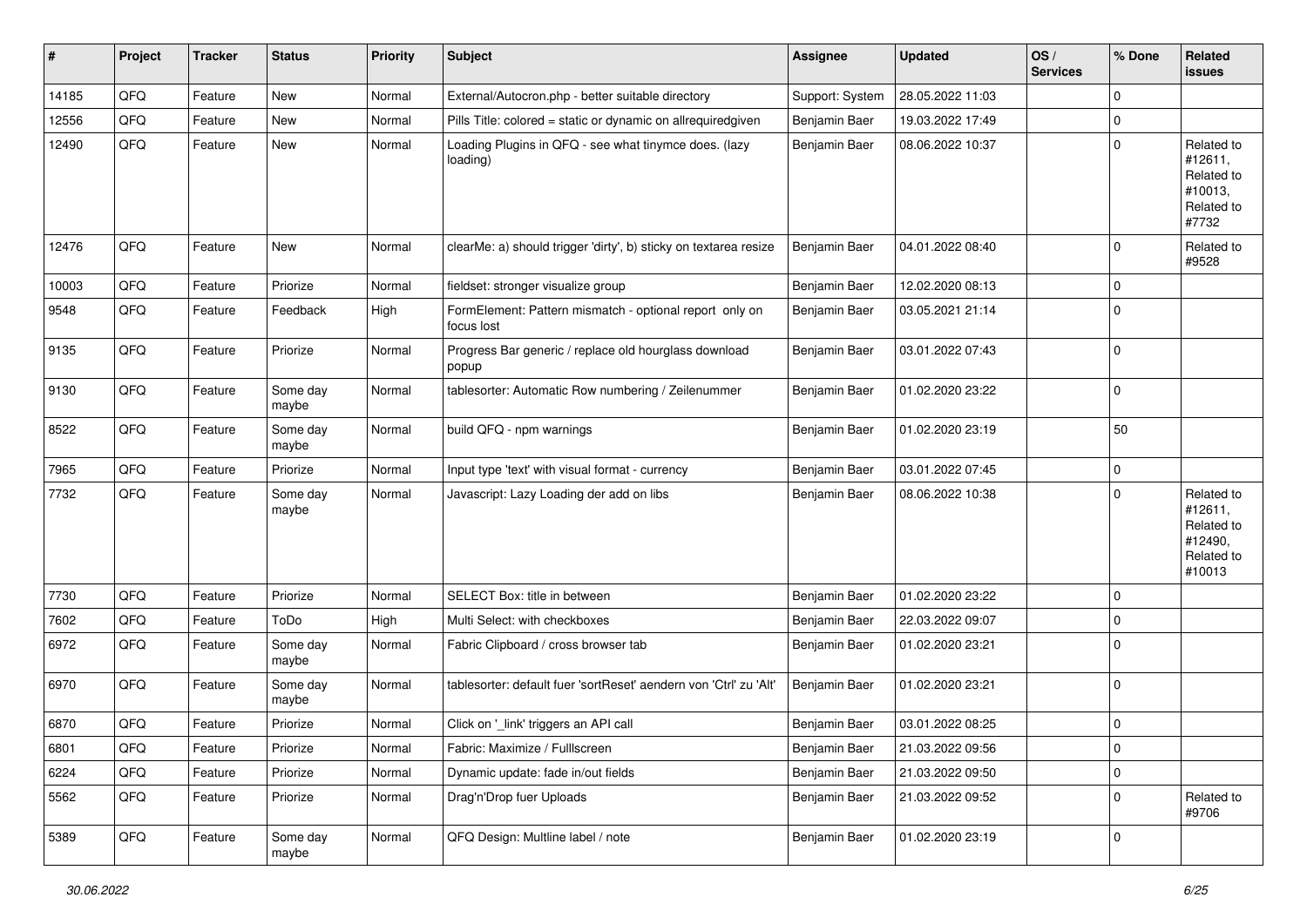| #     | Project    | <b>Tracker</b> | <b>Status</b>     | <b>Priority</b> | <b>Subject</b>                                                                                                                                           | Assignee      | <b>Updated</b>   | OS/<br><b>Services</b> | % Done       | Related<br><b>issues</b> |
|-------|------------|----------------|-------------------|-----------------|----------------------------------------------------------------------------------------------------------------------------------------------------------|---------------|------------------|------------------------|--------------|--------------------------|
| 5366  | QFQ        | Feature        | Priorize          | Normal          | Saving with keyboard shortcuts                                                                                                                           | Benjamin Baer | 21.03.2022 09:47 |                        | $\Omega$     |                          |
| 5024  | QFQ        | Feature        | Some day<br>maybe | Normal          | Fabric: Generate PDF with edits                                                                                                                          | Benjamin Baer | 01.02.2020 23:20 |                        | $\mathbf{0}$ | Related to<br>#10704     |
| 4420  | QFQ        | Feature        | Some day<br>maybe | Normal          | Client: Local Storage - store the changes of a form, local in<br>the browser.                                                                            | Benjamin Baer | 11.12.2019 16:02 |                        | $\Omega$     |                          |
| 3692  | QFQ        | Feature        | Some day<br>maybe | Normal          | QFQ Webseite                                                                                                                                             | Benjamin Baer | 11.12.2019 16:02 |                        | $\Omega$     | Related to<br>#5033      |
| 3415  | QFQ        | Feature        | Some day<br>maybe | Normal          | FE Login Box Templatefile                                                                                                                                | Benjamin Baer | 11.12.2019 16:02 |                        | $\Omega$     |                          |
| 13647 | QFQ        | Bug            | <b>New</b>        | Normal          | Autofocus funktioniert nicht auf Chrome                                                                                                                  | Benjamin Baer | 19.03.2022 17:44 |                        | $\Omega$     |                          |
| 13528 | QFQ        | <b>Bug</b>     | New               | Normal          | qfq.io > releases: es wird kein neues Release angelegt                                                                                                   | Benjamin Baer | 19.03.2022 17:46 |                        | $\Omega$     |                          |
| 11237 | QFQ        | Bug            | New               | High            | Radiobutton / parameter.buttonClass= btn-default - kein dirty<br>Trigger                                                                                 | Benjamin Baer | 03.05.2021 21:12 |                        | $\Omega$     | Related to<br>#10766     |
| 11057 | QFQ        | Bug            | <b>New</b>        | High            | Checkboxes ohne span.checkmark im Report werden<br>ausgeblendet                                                                                          | Benjamin Baer | 03.05.2021 21:12 |                        | $\Omega$     | Related to<br>#11039     |
| 9898  | QFQ        | <b>Bug</b>     | Feedback          | Normal          | Formular trotz Timeout gespeichert                                                                                                                       | Benjamin Baer | 01.02.2020 15:56 |                        | $\mathbf 0$  |                          |
| 9535  | QFQ        | <b>Bug</b>     | Feedback          | Normal          | Report:  AS '_vertical' - column to wide - vertical >> rot45,<br>rot90                                                                                   | Benjamin Baer | 01.02.2020 15:56 |                        | $\Omega$     |                          |
| 6566  | QFQ        | Bug            | Priorize          | Normal          | Link Function 'delete': provided parameter missing on page<br>reload                                                                                     | Benjamin Baer | 03.01.2022 08:08 |                        | $\Omega$     |                          |
| 6140  | QFQ        | <b>Bug</b>     | Priorize          | Normal          | QFQ DnD Sort: Locked fields                                                                                                                              | Benjamin Baer | 21.03.2022 09:56 |                        | $\Omega$     |                          |
| 4457  | QFQ        | Bug            | Priorize          | Normal          | typeahead: pressing return to select an item, saves the form<br>and closes the form.                                                                     | Benjamin Baer | 03.01.2022 08:01 |                        | $\Omega$     | Related to<br>#4398      |
| 4454  | <b>OFO</b> | <b>Bug</b>     | Some day<br>maybe | Normal          | Required Elements: multiple elements in a row - whole row<br>marked if only one input is empty.                                                          | Benjamin Baer | 01.02.2020 23:20 |                        | ١o           |                          |
| 4398  | QFQ        | Bug            | Some day<br>maybe | Normal          | Typeahead: mouse click in a prefilled input opens a single<br>item dropdown with the current value - click on it seems to<br>set the value, not the key. | Benjamin Baer | 01.02.2020 23:20 |                        | $\Omega$     | Related to<br>#4457      |
| 2665  | QFQ        | Bug            | Priorize          | Normal          | Dynamic Update funktioniert nicht, wenn beim<br>entsprechenden FormElement eine size angegeben ist.                                                      | Benjamin Baer | 03.01.2022 08:12 |                        | 30           |                          |
| 2063  | QFQ        | <b>Bug</b>     | Some day<br>maybe | Normal          | Pills auf 'inaktiv' setzen falls keine Element auf dem Pill<br>sichtbar sind.                                                                            | Benjamin Baer | 11.12.2019 16:03 |                        | $\Omega$     | Related to<br>#3752      |
| 14371 | QFQ        | Feature        | Priorize          | Normal          | LDAP via REPORT                                                                                                                                          | Carsten Rose  | 19.06.2022 16:37 |                        | $\mathbf{0}$ |                          |
| 14290 | QFQ        | Feature        | Priorize          | Normal          | FormEditor: Show Table Definition                                                                                                                        | Carsten Rose  | 19.06.2022 16:37 |                        | $\Omega$     |                          |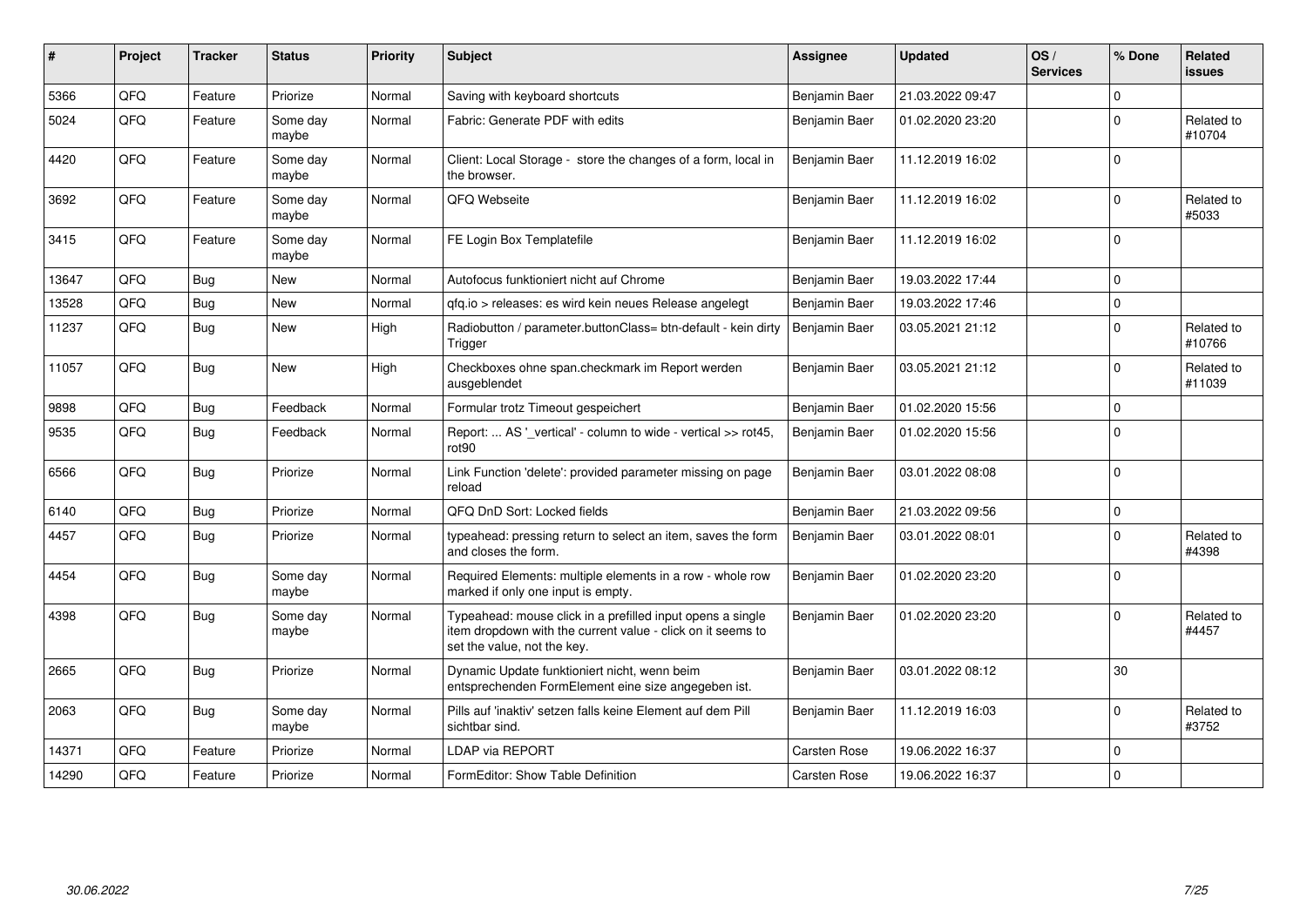| $\vert$ # | Project | <b>Tracker</b> | <b>Status</b>              | <b>Priority</b> | <b>Subject</b>                                                                                                                        | <b>Assignee</b>     | <b>Updated</b>   | OS/<br><b>Services</b> | % Done         | Related<br><b>issues</b>                                               |
|-----------|---------|----------------|----------------------------|-----------------|---------------------------------------------------------------------------------------------------------------------------------------|---------------------|------------------|------------------------|----------------|------------------------------------------------------------------------|
| 14187     | QFQ     | Feature        | <b>New</b>                 | High            | qfq.log: show current URL                                                                                                             | Carsten Rose        | 28.05.2022 11:02 |                        | $\Omega$       | Related to<br>#13933,<br>Related to<br>#12532,<br>Related to<br>#11893 |
| 14090     | QFQ     | Feature        | <b>New</b>                 | Normal          | Nützliche _script funktionen                                                                                                          | <b>Carsten Rose</b> | 28.05.2022 11:03 |                        | $\mathbf 0$    |                                                                        |
| 13843     | QFQ     | Feature        | <b>New</b>                 | Normal          | Create JWT via QFQ                                                                                                                    | <b>Carsten Rose</b> | 19.03.2022 17:42 |                        | $\Omega$       |                                                                        |
| 13841     | QFQ     | Feature        | <b>New</b>                 | Normal          | Create PDF via iText - evaluate                                                                                                       | Carsten Rose        | 19.03.2022 17:42 |                        | $\mathbf 0$    |                                                                        |
| 13700     | QFQ     | Feature        | <b>New</b>                 | Normal          | Redesign qfq.io Seite                                                                                                                 | <b>Carsten Rose</b> | 19.03.2022 17:43 |                        | $\mathbf 0$    |                                                                        |
| 13566     | QFQ     | Feature        | Ready to sync<br>(develop) | Normal          | Delete config-example.qfq.php file                                                                                                    | Carsten Rose        | 23.12.2021 09:25 |                        | $\mathbf 0$    |                                                                        |
| 13467     | QFQ     | Feature        | New                        | Normal          | ChangeLog Generator                                                                                                                   | Carsten Rose        | 19.03.2022 17:46 |                        | $\mathbf 0$    | Related to<br>#11460                                                   |
| 13354     | QFQ     | Feature        | New                        | Normal          | Using Websocket in QFQ                                                                                                                | <b>Carsten Rose</b> | 10.11.2021 15:47 |                        | $\mathbf 0$    |                                                                        |
| 13330     | QFQ     | Feature        | In Progress                | Normal          | Multi Form: Upload                                                                                                                    | Carsten Rose        | 07.11.2021 12:40 |                        | 50             | Related to<br>#9706                                                    |
| 12679     | QFQ     | Feature        | New                        | Normal          | tablesorter: custom column width                                                                                                      | <b>Carsten Rose</b> | 16.06.2021 11:10 |                        | $\overline{0}$ |                                                                        |
| 12664     | QFQ     | Feature        | New                        | Normal          | TinyMCE: report/remove malicous HTML/JS Code                                                                                          | Carsten Rose        | 19.03.2022 17:47 |                        | $\Omega$       | Related to<br>#14320                                                   |
| 12632     | QFQ     | Feature        | New                        | Normal          | TinyMCE: Prepare CSS classes for images                                                                                               | Carsten Rose        | 04.06.2021 14:35 |                        | 100            | Blocked by<br>#12186                                                   |
| 12611     | QFQ     | Feature        | Some day<br>maybe          | Normal          | Refactoring: Bootstrap with Lazy Loading                                                                                              | Carsten Rose        | 08.06.2022 10:37 |                        | $\Omega$       | Related to<br>#12490,<br>Related to<br>#10013,<br>Related to<br>#7732  |
| 12603     | QFQ     | Feature        | New                        | Normal          | Dropdown (Select), Radio, checkbox:<br>itemListAlways={{!SELECT key, value}}                                                          | <b>Carsten Rose</b> | 19.03.2022 17:47 |                        | $\mathbf 0$    |                                                                        |
| 12584     | QFQ     | Feature        | Feedback                   | Normal          | T3 v10 migration script: replace alias-patterns (v11)                                                                                 | <b>Carsten Rose</b> | 28.05.2022 11:12 |                        | 100            |                                                                        |
| 12544     | QFQ     | Feature        | <b>New</b>                 | High            | a) ' AS _link' new also as ' AS _format', b) sortierung via<br>'display: none;', c) '_format' benoeitgt nicht zwingend<br>u/U/p/m/z/d | Carsten Rose        | 14.12.2021 16:03 |                        | 0              |                                                                        |
| 12532     | QFQ     | Feature        | New                        | High            | SIP-Parameter bei Seitenaufruf in Browser-Console<br>anzeigen                                                                         | Carsten Rose        | 07.12.2021 17:19 |                        | $\Omega$       | Related to<br>#11893,<br>Related to<br>#14187                          |
| 12504     | QFQ     | Feature        | Priorize                   | Normal          | sql.log: report fe.id                                                                                                                 | Carsten Rose        | 05.05.2021 22:09 |                        | $\mathbf 0$    |                                                                        |
| 12503     | QFQ     | Feature        | Priorize                   | Normal          | Detect dangerous UPDATE statement with missing WHERE                                                                                  | Carsten Rose        | 05.05.2021 22:09 |                        | $\mathbf 0$    |                                                                        |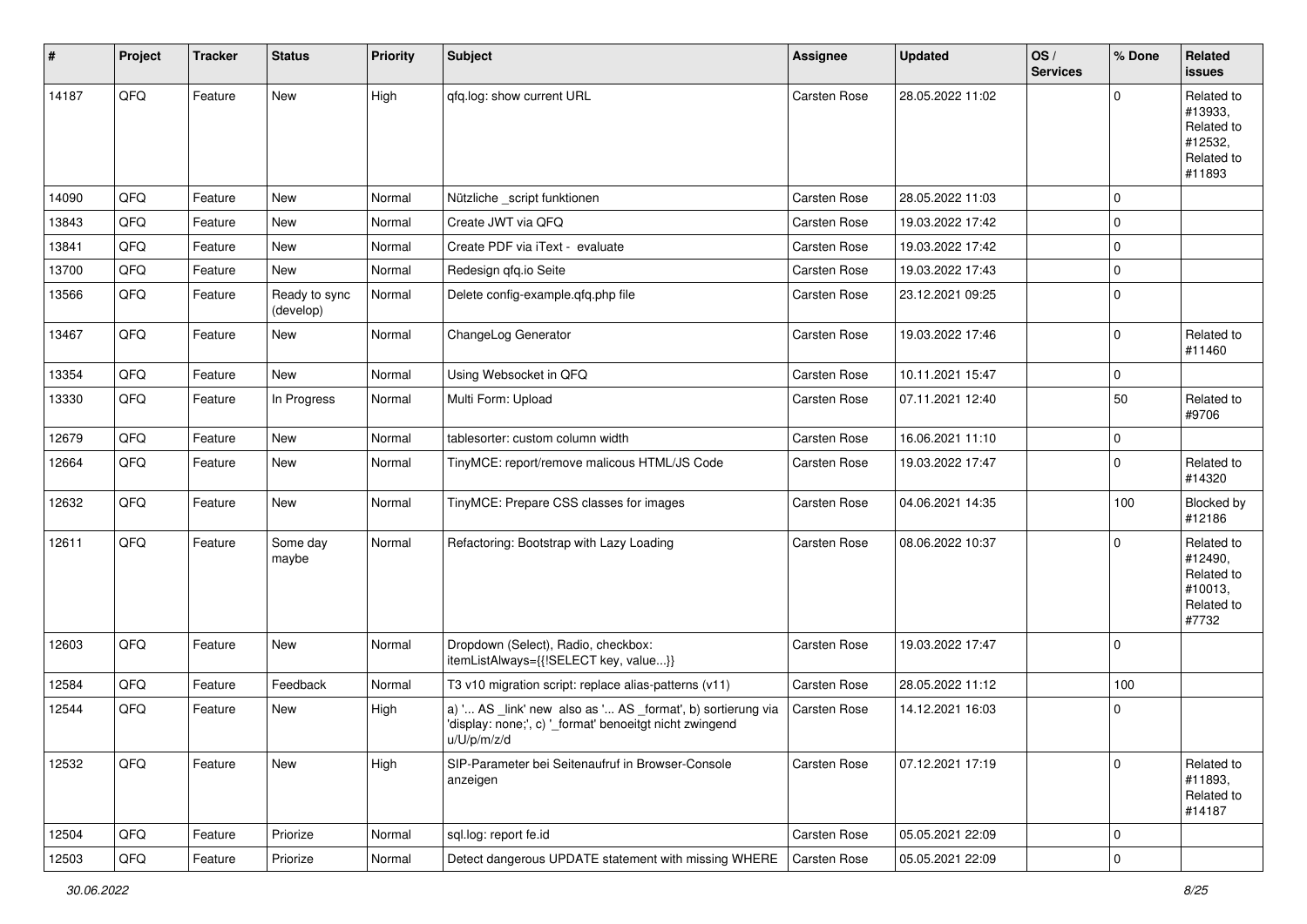| #     | Project | <b>Tracker</b> | <b>Status</b>     | <b>Priority</b> | <b>Subject</b>                                                                                                 | <b>Assignee</b>     | <b>Updated</b>   | OS/<br><b>Services</b> | % Done      | Related<br><b>issues</b>                                               |
|-------|---------|----------------|-------------------|-----------------|----------------------------------------------------------------------------------------------------------------|---------------------|------------------|------------------------|-------------|------------------------------------------------------------------------|
| 12480 | QFQ     | Feature        | <b>New</b>        | Normal          | If QFQ upgrade is running, block further request                                                               | Carsten Rose        | 03.05.2021 20:45 |                        | $\Omega$    |                                                                        |
| 12477 | QFQ     | Feature        | New               | Normal          | Support for refactoring: Form, FormElement, diverse<br>Tabellen/Spalten, tt-content Records                    | Carsten Rose        | 03.05.2021 20:45 |                        | $\mathbf 0$ |                                                                        |
| 12474 | QFQ     | Feature        | <b>New</b>        | Normal          | Check BaseConfigURL if it is given and the the last char is '/'                                                | Carsten Rose        | 03.05.2021 20:45 |                        | $\Omega$    |                                                                        |
| 12465 | QFQ     | Feature        | New               | Normal          | QFQ Function: use in FE to fill StoreRecord                                                                    | Carsten Rose        | 05.05.2021 21:58 |                        | 0           |                                                                        |
| 12452 | QFQ     | Feature        | Priorize          | Normal          | BaseURL: alsways with '/' at the end                                                                           | Carsten Rose        | 19.06.2022 13:45 |                        | $\mathbf 0$ | Related to<br>#10782                                                   |
| 12440 | QFQ     | Feature        | In Progress       | Normal          | Typo3 V10 upgrade (durchfuehren und testen)                                                                    | Carsten Rose        | 21.03.2022 09:53 |                        | 50          | Related to<br>#12357,<br>Related to<br>#12067,<br>Related to<br>#10661 |
| 12439 | QFQ     | Feature        | In Progress       | Normal          | TinyMCE Paste from Word & Character Count/Limit                                                                | Carsten Rose        | 05.05.2021 22:15 |                        | $\mathbf 0$ |                                                                        |
| 12413 | QFQ     | Feature        | <b>New</b>        | Normal          | STORE_TYPO3: enhance for {{be_users.email:T}},<br>{{fe users.email:T}}                                         | Carsten Rose        | 03.05.2021 20:45 |                        | $\Omega$    | Related to<br>#12412,<br>Related to<br>#10012                          |
| 12412 | QFQ     | Feature        | New               | Normal          | Action/Escape qualifier 'e' (empty), '0': if given, an empty<br>string (or '0') will be treated as 'not found' | <b>Carsten Rose</b> | 08.05.2021 09:40 |                        | $\mathbf 0$ | Related to<br>#12413,<br>Related to<br>#10012                          |
| 12400 | QFQ     | Feature        | <b>New</b>        | Normal          | Tutorial ist in QFQ Doku, Wird in der Suche gefunden, es<br>gibt aber kein Menupunkt - Inhalt ueberpruefen     | Carsten Rose        | 03.05.2021 20:45 |                        | $\mathbf 0$ |                                                                        |
| 12337 | QFQ     | Feature        | Some day<br>maybe | Normal          | Database.php: better caching                                                                                   | Carsten Rose        | 16.09.2021 15:10 |                        | $\Omega$    |                                                                        |
| 12330 | QFQ     | Feature        | <b>New</b>        | Normal          | Copy to input field / text area / TinyMCE                                                                      | <b>Carsten Rose</b> | 07.04.2021 09:01 |                        | $\mathbf 0$ |                                                                        |
| 12315 | QFQ     | Feature        | Some day<br>maybe | Normal          | Form History (Diffs) / Backups                                                                                 | Carsten Rose        | 16.09.2021 15:10 |                        | $\Omega$    |                                                                        |
| 12269 | QFQ     | Feature        | <b>New</b>        | Normal          | 2FA - Login                                                                                                    | <b>Carsten Rose</b> | 03.05.2021 20:45 |                        | $\mathbf 0$ |                                                                        |
| 12186 | QFQ     | Feature        | New               | High            | TinyMCE Config für Objekte                                                                                     | Carsten Rose        | 07.12.2021 17:19 |                        | $\Omega$    | <b>Blocks</b><br>#12632                                                |
| 12163 | QFQ     | Feature        | <b>New</b>        | Normal          | Checkbox: table wrap                                                                                           | <b>Carsten Rose</b> | 03.05.2021 20:51 |                        | $\mathbf 0$ |                                                                        |
| 12162 | QFQ     | Feature        | New               | Normal          | FE.type=sendmail: personalized mailing (several mails) via<br>template                                         | Carsten Rose        | 03.05.2021 20:45 |                        | $\Omega$    |                                                                        |
| 12146 | QFQ     | Feature        | <b>New</b>        | Normal          | Autocron Job: Anzeigen wann der naechste Job ausgefuehrt<br>wird, resp das er nicht ausgefuehrt wird           | Carsten Rose        | 15.03.2021 15:23 |                        | $\mathbf 0$ |                                                                        |
| 12119 | QFQ     | Feature        | New               | Normal          | AS paged: error message missing if there ist no 'r' argument.                                                  | Carsten Rose        | 03.05.2021 20:51 |                        | $\mathbf 0$ |                                                                        |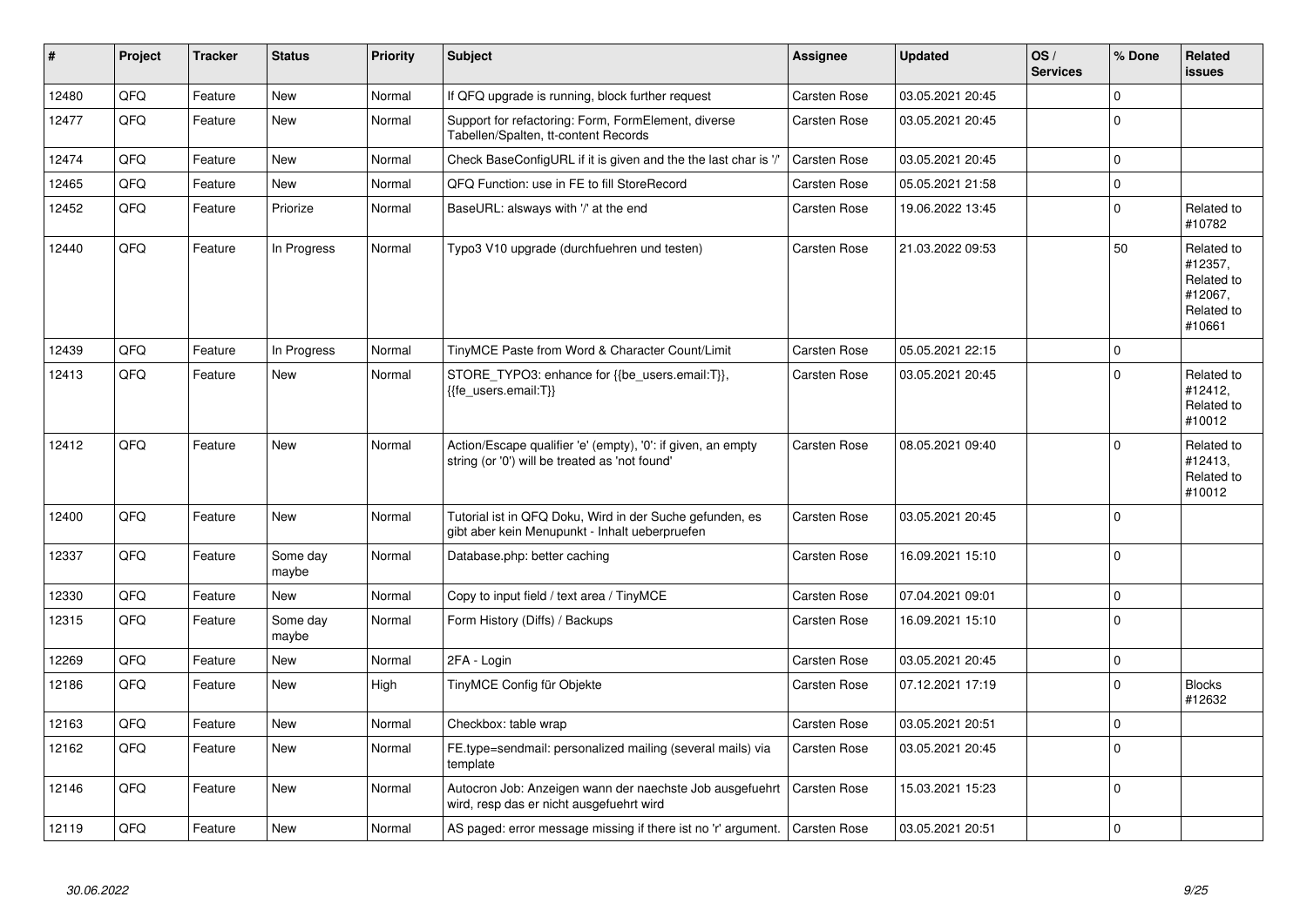| ∦     | Project | <b>Tracker</b> | <b>Status</b>     | <b>Priority</b> | Subject                                                                                              | <b>Assignee</b>                                        | <b>Updated</b>   | OS/<br><b>Services</b> | % Done      | Related<br><b>issues</b>                      |                      |
|-------|---------|----------------|-------------------|-----------------|------------------------------------------------------------------------------------------------------|--------------------------------------------------------|------------------|------------------------|-------------|-----------------------------------------------|----------------------|
| 12109 | QFQ     | Feature        | New               | Normal          | Donwload Link: Plain, SIP, Persistent Link, Peristent SIP -<br>new notation                          | Carsten Rose                                           | 03.05.2021 20:45 |                        | $\Omega$    | Related to<br>#12085                          |                      |
| 12024 | QFQ     | Feature        | New               | Normal          | Excel Export: text columns by default decode<br>htmlspeciachar()                                     | Carsten Rose                                           | 17.02.2021 23:55 |                        | $\mathbf 0$ | Related to<br>#12022                          |                      |
| 12023 | QFQ     | Feature        | New               | Normal          | MySQL Stored Precdure: QDECODESPECIALCHAR()                                                          | Carsten Rose                                           | 16.02.2021 11:16 |                        | $\mathbf 0$ | Related to<br>#12022                          |                      |
| 11980 | QFQ     | Feature        | In Progress       | Normal          | protected verzeichnis MUSS geschützt werden                                                          | Carsten Rose                                           | 07.09.2021 13:30 |                        | 0           |                                               |                      |
| 11955 | QFQ     | Feature        | New               | Normal          | subrecord: new title option to set <th> attributes - e.g. to<br/>customize tablesorter options.</th> | attributes - e.g. to<br>customize tablesorter options. | Carsten Rose     | 03.05.2021 20:47       |             | $\mathbf 0$                                   | Related to<br>#11775 |
| 11893 | QFQ     | Feature        | New               | High            | Broken SIP: a) only report one time, b) only report in main<br>column                                | Carsten Rose                                           | 12.05.2021 12:13 |                        | $\mathbf 0$ | Related to<br>#12532,<br>Related to<br>#14187 |                      |
| 11775 | QFQ     | Feature        | New               | Normal          | Subrecord Tooltip pro Feld                                                                           | Carsten Rose                                           | 18.12.2020 15:22 |                        | $\Omega$    | Related to<br>#11955                          |                      |
| 11747 | QFQ     | Feature        | New               | Normal          | Maintenance Page with Redirect                                                                       | Carsten Rose                                           | 03.05.2021 20:47 |                        | $\mathbf 0$ | Related to<br>#11741                          |                      |
| 11702 | QFQ     | Feature        | New               | Normal          | HTML Special Char makes no sense for 'allbut' if '&' is<br>forbidden                                 | Carsten Rose                                           | 07.12.2021 16:35 |                        | $\Omega$    | Related to<br>#5112,<br>Related to<br>#14320  |                      |
| 11523 | QFQ     | Feature        | New               | Normal          | Mit dynamic Update erkennen, ob Upload gemacht wurde                                                 | Carsten Rose                                           | 13.11.2020 15:07 |                        | $\mathbf 0$ | Related to<br>#9533                           |                      |
| 11516 | QFQ     | Feature        | New               | Normal          | Multi Page Form (Previous/Next Buttons)                                                              | Carsten Rose                                           | 16.03.2021 17:52 |                        | 0           |                                               |                      |
| 11504 | QFQ     | Feature        | New               | Normal          | Dynamic Update: Button text update for 'Save',' Close' &<br>'Delete'                                 | Carsten Rose                                           | 12.11.2020 23:44 |                        | $\Omega$    |                                               |                      |
| 11460 | QFQ     | Feature        | New               | Normal          | Easier creation of changelog: gitchangelog                                                           | Carsten Rose                                           | 12.06.2021 10:20 |                        | $\mathbf 0$ | Related to<br>#13467                          |                      |
| 11323 | QFQ     | Feature        | Some day<br>maybe | Normal          | Report Frontend Editor Modal + Codemirror                                                            | Carsten Rose                                           | 16.09.2021 15:10 |                        | $\mathbf 0$ | Related to<br>#11036                          |                      |
| 11322 | QFQ     | Feature        | Some day<br>maybe | Normal          | Form Element JSON - (multiline parameter field)                                                      | Carsten Rose                                           | 16.09.2021 15:10 |                        | $\mathbf 0$ |                                               |                      |
| 11320 | QFQ     | Feature        | Priorize          | Normal          | Typo3 Version 10 support                                                                             | Carsten Rose                                           | 05.05.2021 22:09 |                        | $\mathbf 0$ |                                               |                      |
| 11217 | QFQ     | Feature        | Some day<br>maybe | Normal          | <b>Extend Script Functionality</b>                                                                   | Carsten Rose                                           | 16.09.2021 15:10 |                        | 0           |                                               |                      |
| 11080 | QFQ     | Feature        | New               | Normal          | Send MQTT messages                                                                                   | Carsten Rose                                           | 29.08.2020 19:49 |                        | $\mathbf 0$ |                                               |                      |
| 11076 | QFQ     | Feature        | In Progress       | Normal          | SELECT  AS _websocket                                                                                | Carsten Rose                                           | 30.08.2020 17:49 |                        | $\mathbf 0$ |                                               |                      |
| 11036 | QFQ     | Feature        | Some day<br>maybe | Normal          | inline report editor permissions                                                                     | Carsten Rose                                           | 16.09.2021 15:09 |                        | 0           | Related to<br>#11323                          |                      |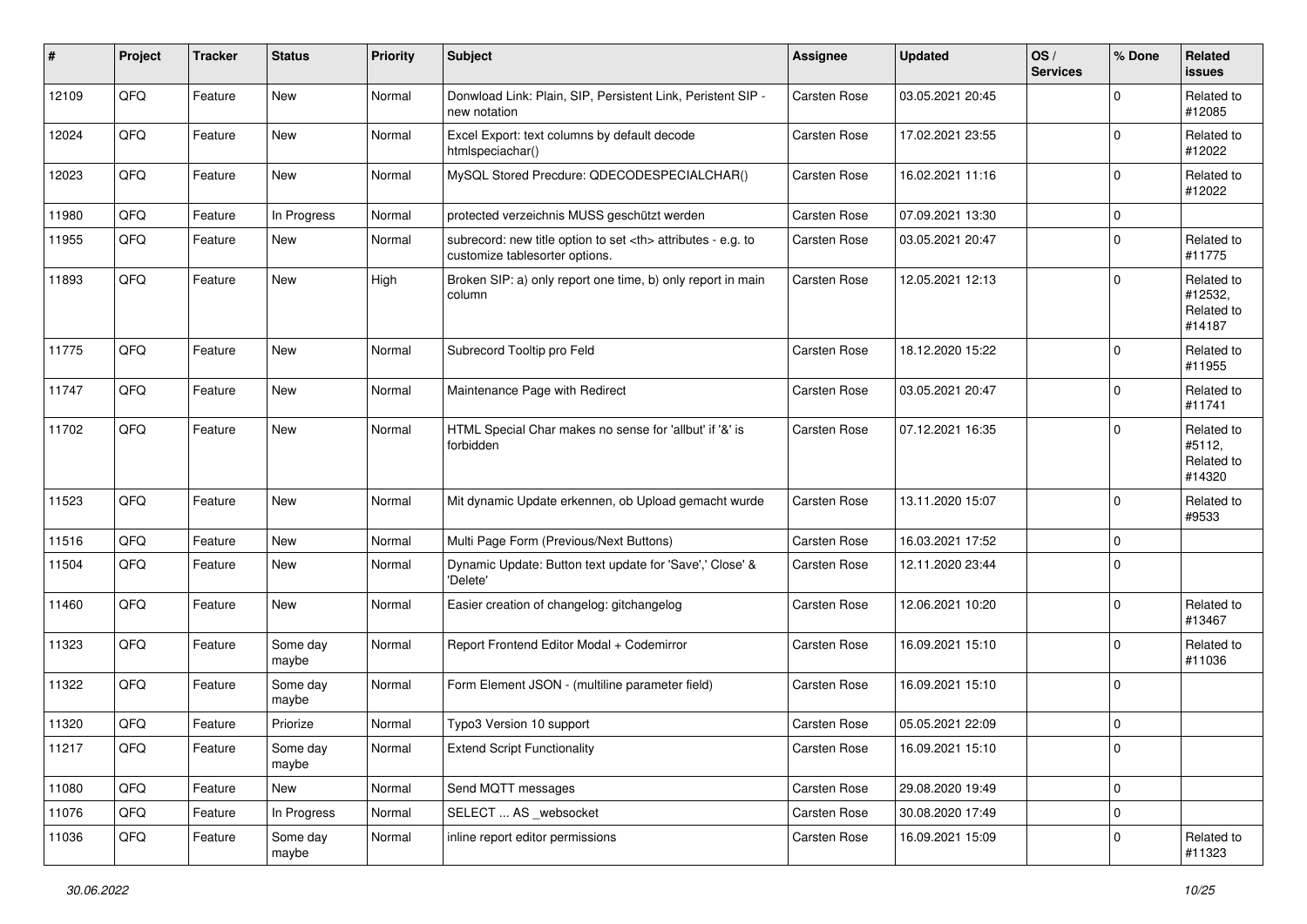| $\vert$ # | Project | <b>Tracker</b> | <b>Status</b>     | <b>Priority</b> | <b>Subject</b>                                                                           | Assignee            | <b>Updated</b>   | OS/<br><b>Services</b> | % Done      | Related<br><b>issues</b>                                               |
|-----------|---------|----------------|-------------------|-----------------|------------------------------------------------------------------------------------------|---------------------|------------------|------------------------|-------------|------------------------------------------------------------------------|
| 10996     | QFQ     | Feature        | <b>New</b>        | Normal          | Download video via sip: no seek                                                          | Carsten Rose        | 12.08.2020 14:18 |                        | $\Omega$    |                                                                        |
| 10979     | QFQ     | Feature        | <b>New</b>        | Normal          | Ajax Calls an API - dataReport                                                           | Carsten Rose        | 11.05.2022 12:15 |                        | $\mathbf 0$ |                                                                        |
| 10976     | QFQ     | Feature        | New               | Normal          | Excel Export Verbesserungen                                                              | Carsten Rose        | 06.08.2020 10:56 |                        | $\mathbf 0$ |                                                                        |
| 10819     | QFQ     | Feature        | New               | Normal          | Persistent SIP - second try                                                              | <b>Carsten Rose</b> | 29.06.2020 23:02 |                        | $\mathbf 0$ | Related to<br>#6261                                                    |
| 10793     | QFQ     | Feature        | In Progress       | Normal          | <b>Update NPM Packages</b>                                                               | Carsten Rose        | 07.09.2021 13:25 |                        | 30          |                                                                        |
| 10745     | QFQ     | Feature        | Some day<br>maybe | Normal          | Tablesorter Excel Export                                                                 | Carsten Rose        | 16.09.2021 15:09 |                        | $\Omega$    |                                                                        |
| 10716     | QFQ     | Feature        | Some day<br>maybe | Normal          | Business Logic mit Externen Skripten                                                     | <b>Carsten Rose</b> | 16.09.2021 15:10 |                        | $\Omega$    | Related to<br>#10713,<br>Related to<br>#8217                           |
| 10714     | QFQ     | Feature        | <b>New</b>        | Normal          | multi Table Form                                                                         | <b>Carsten Rose</b> | 16.03.2021 18:44 |                        | $\Omega$    |                                                                        |
| 10593     | QFQ     | Feature        | New               | Normal          | label2: text behind input element                                                        | <b>Carsten Rose</b> | 16.05.2020 10:57 |                        | $\Omega$    |                                                                        |
| 10443     | QFQ     | Feature        | In Progress       | Normal          | Konzept api / live                                                                       | <b>Carsten Rose</b> | 07.05.2020 09:39 |                        | $\mathbf 0$ |                                                                        |
| 10119     | QFQ     | Feature        | New               | Normal          | Dropdown (selectlist) & Type Ahead: format and catagorize<br>list                        | <b>Carsten Rose</b> | 07.05.2020 09:36 |                        | $\mathbf 0$ |                                                                        |
| 10116     | QFQ     | Feature        | Some day<br>maybe | Normal          | TypeAhead: Tag - show inside 'input' element                                             | Carsten Rose        | 16.09.2021 15:09 |                        | $\mathbf 0$ |                                                                        |
| 10115     | QFQ     | Feature        | New               | Normal          | TypeAhead: static list                                                                   | Carsten Rose        | 26.02.2020 16:42 |                        | 100         |                                                                        |
| 10095     | QFQ     | Feature        | Some day<br>maybe | Normal          | Generic Gitlab Integration into QFQ                                                      | Carsten Rose        | 16.09.2021 15:10 |                        | $\Omega$    |                                                                        |
| 10080     | QFQ     | Feature        | New               | Normal          | Popup on 'save' / 'close': configure dialog (answer<br>yes/no/cancle/)                   | <b>Carsten Rose</b> | 28.03.2021 20:52 |                        | $\mathbf 0$ | Is duplicate<br>of #12262                                              |
| 10015     | QFQ     | Feature        | Priorize          | Normal          | Monospace in Textarea                                                                    | Carsten Rose        | 03.02.2020 13:40 |                        | $\mathbf 0$ |                                                                        |
| 10014     | QFQ     | Feature        | New               | Normal          | Manual.rst: describe behaviour and process order of<br>fillStoreVar, slaveId, sqlBefore, | Carsten Rose        | 01.02.2020 22:31 |                        | $\mathbf 0$ |                                                                        |
| 10013     | QFQ     | Feature        | Some day<br>maybe | Normal          | FE.typ=editor: CodeMirror                                                                | Carsten Rose        | 08.06.2022 10:37 |                        | $\Omega$    | Related to<br>#12611,<br>Related to<br>#12490,<br>Related to<br>#7732  |
| 10012     | QFQ     | Feature        | Priorize          | Normal          | redirectAllMailTo: {{beEmail:T}}                                                         | <b>Carsten Rose</b> | 08.05.2021 09:54 |                        | $\Omega$    | Related to<br>#12412,<br>Related to<br>#12413,<br>Related to<br>#10011 |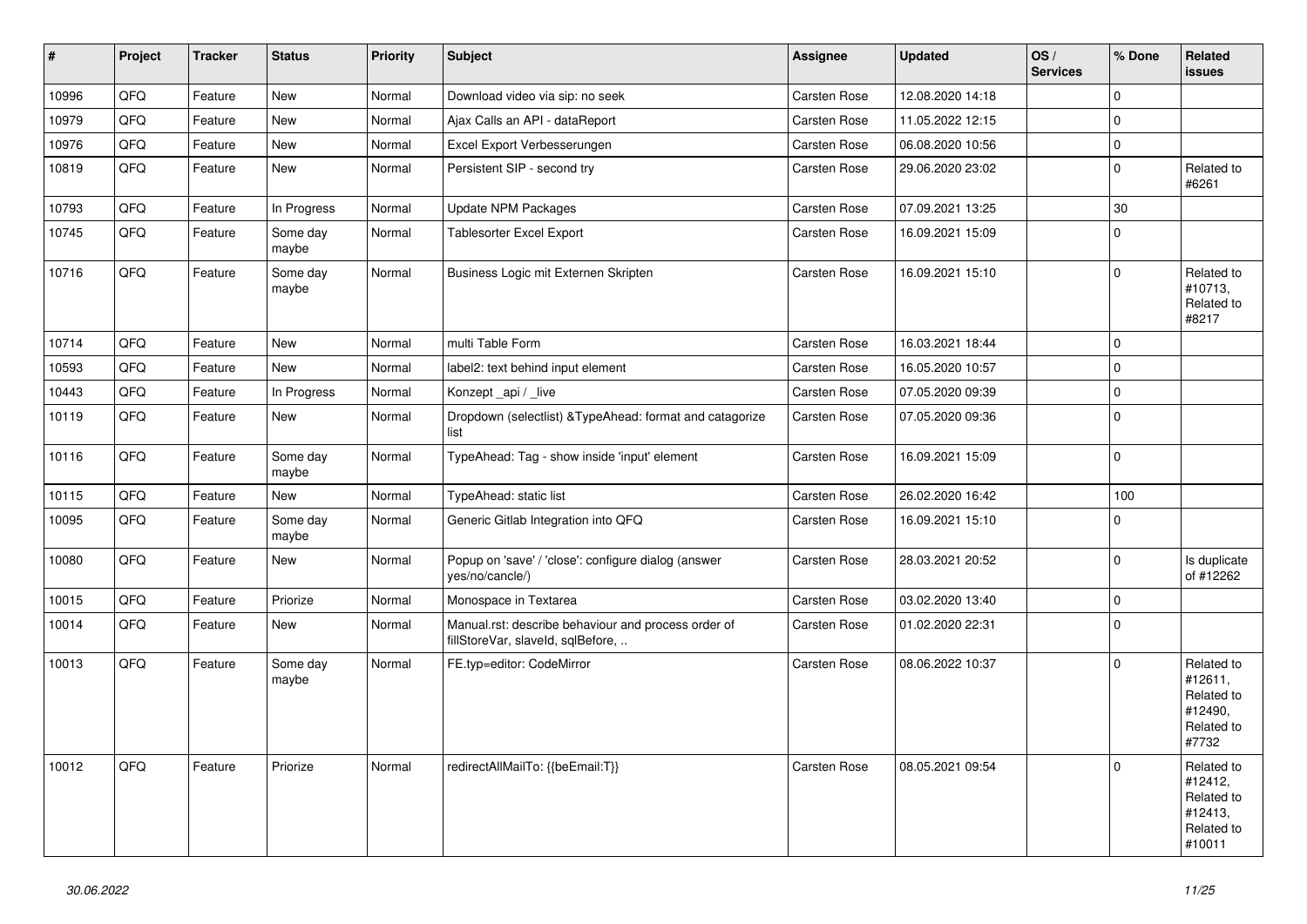| #     | Project | <b>Tracker</b> | <b>Status</b>     | <b>Priority</b> | Subject                                                                                                                               | Assignee            | <b>Updated</b>   | OS/<br><b>Services</b> | % Done         | Related<br><b>issues</b>                                             |
|-------|---------|----------------|-------------------|-----------------|---------------------------------------------------------------------------------------------------------------------------------------|---------------------|------------------|------------------------|----------------|----------------------------------------------------------------------|
| 10011 | QFQ     | Feature        | Priorize          | Normal          | Offer new STORE TYPO3 Variable 'beUser', 'beEmail'                                                                                    | <b>Carsten Rose</b> | 08.05.2021 09:51 |                        | $\Omega$       | Related to<br>#10012,<br>Related to<br>#12511                        |
| 10005 | QFQ     | Feature        | Priorize          | Normal          | Report / special column name:  AS calendar                                                                                            | Carsten Rose        | 03.06.2020 17:28 |                        | $\mathbf 0$    |                                                                      |
| 9983  | QFQ     | Feature        | New               | Normal          | Report Notation: new keyword 'range'                                                                                                  | Carsten Rose        | 01.02.2020 15:55 |                        | 0              |                                                                      |
| 9968  | QFQ     | Feature        | Priorize          | Normal          | Tooltip in Links for Developer                                                                                                        | Carsten Rose        | 01.02.2020 23:17 |                        | $\mathbf 0$    |                                                                      |
| 9928  | QFQ     | Feature        | Priorize          | Normal          | SpecialColumnName: a) Deprecated: ' AS "_+tag " ', b)<br>New: ' AS "_ <tag1><tag2>"</tag2></tag1>                                     | Carsten Rose        | 01.02.2020 23:17 |                        | $\overline{0}$ | Related to<br>#9929                                                  |
| 9927  | QFQ     | Feature        | New               | Normal          | QFQ Update: a) Update nur machen wenn BE User<br>eingeloggt ist., b) Bei Fehler genaue Meldung welcher<br>Updateschritt Probleme hat. | Carsten Rose        | 22.01.2020 12:59 |                        | 0              |                                                                      |
| 9900  | QFQ     | Feature        | Priorize          | Normal          | Generic API Call: tt-content record >> JSON                                                                                           | Carsten Rose        | 01.02.2020 10:13 |                        | $\overline{0}$ |                                                                      |
| 9811  | QFQ     | Feature        | New               | Normal          | Report: tag every n'th row                                                                                                            | Carsten Rose        | 01.02.2020 23:22 |                        | $\mathbf 0$    |                                                                      |
| 9781  | QFQ     | Feature        | New               | Normal          | Button: CSS class to make buttons smaller                                                                                             | Carsten Rose        | 01.02.2020 23:22 |                        | $\mathbf 0$    |                                                                      |
| 9777  | QFQ     | Feature        | New               | Normal          | Logging QFQ Variables                                                                                                                 | Carsten Rose        | 16.12.2019 17:17 |                        | $\mathbf 0$    |                                                                      |
| 9707  | QFQ     | Feature        | New               | Normal          | SIP security: encode pageld and check pageld on decode                                                                                | Carsten Rose        | 01.02.2020 23:22 |                        | 0              |                                                                      |
| 9706  | QFQ     | Feature        | New               | Normal          | Multi File Upload (hidden template group)                                                                                             | Carsten Rose        | 01.02.2020 23:22 |                        | $\mathbf 0$    | Related to<br>#7521,<br>Related to<br>#5562,<br>Related to<br>#13330 |
| 9704  | QFQ     | Feature        | Some day<br>maybe | Normal          | Thumbnails Generieren beim Splitten von PDF Files                                                                                     | Carsten Rose        | 11.12.2019 16:01 |                        | 0              |                                                                      |
| 9668  | QFQ     | Feature        | Priorize          | Normal          | Form.mode: rename 'hidden' to 'hide'                                                                                                  | Carsten Rose        | 05.05.2021 22:14 |                        | $\mathbf 0$    | Related to<br>#6437                                                  |
| 9602  | QFQ     | Feature        | New               | Normal          | Form definition as JSON                                                                                                               | Carsten Rose        | 01.02.2020 23:21 |                        | 0              | Related to<br>#9600                                                  |
| 9579  | QFQ     | Feature        | Some day<br>maybe | Normal          | Multiform with Process Row                                                                                                            | Carsten Rose        | 11.12.2019 16:01 |                        | 0              |                                                                      |
| 9537  | QFQ     | Feature        | New               | Normal          | FormEditor: Edit fieldset in FrontEnd                                                                                                 | Carsten Rose        | 01.02.2020 23:22 |                        | $\overline{0}$ |                                                                      |
| 9517  | QFQ     | Feature        | In Progress       | High            | Input multiple tags with typeahead                                                                                                    | Carsten Rose        | 03.05.2021 21:14 |                        | 40             | Related to<br>#10150                                                 |
| 9394  | QFQ     | Feature        | Priorize          | Normal          | REST: allow for non numerical ids in get requests                                                                                     | Carsten Rose        | 05.05.2021 22:10 |                        | 0              |                                                                      |
| 9352  | QFQ     | Feature        | New               | Normal          | FE 'Native' fire slaveld, sqlAfter, sqlIns                                                                                            | Carsten Rose        | 01.02.2020 23:22 |                        | 0              |                                                                      |
| 9348  | QFQ     | Feature        | New               | Normal          | defaultThumbnailSize: pre render thumbnails                                                                                           | Carsten Rose        | 12.06.2021 09:05 |                        | 0              |                                                                      |
| 9346  | QFQ     | Feature        | Priorize          | Normal          | beforeSave: check if an upload is given                                                                                               | Carsten Rose        | 11.06.2021 21:18 |                        | $\pmb{0}$      |                                                                      |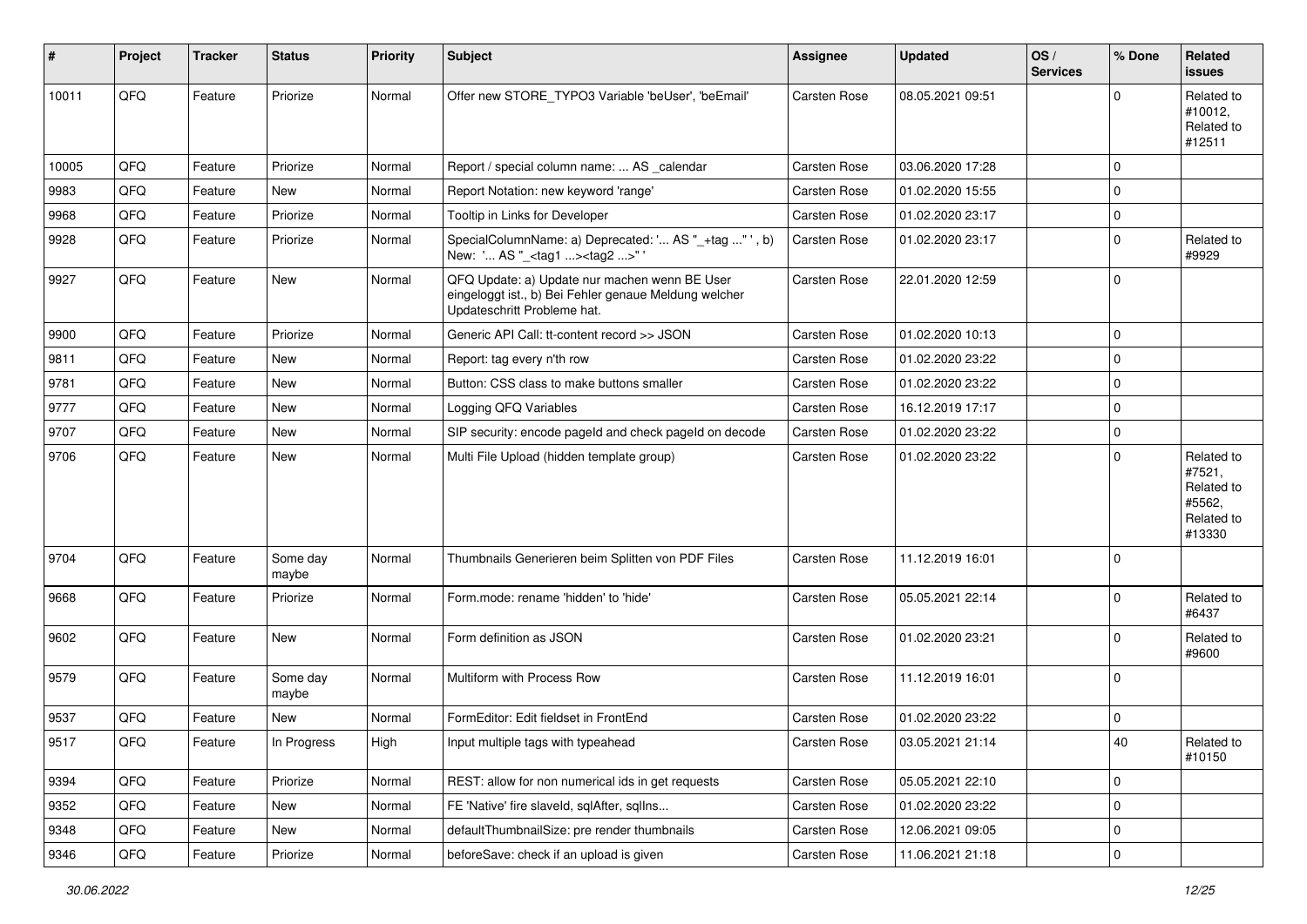| #    | Project | <b>Tracker</b> | <b>Status</b>     | <b>Priority</b> | Subject                                                                                                | Assignee            | <b>Updated</b>   | OS/<br><b>Services</b> | % Done         | Related<br><b>issues</b> |
|------|---------|----------------|-------------------|-----------------|--------------------------------------------------------------------------------------------------------|---------------------|------------------|------------------------|----------------|--------------------------|
| 9221 | QFQ     | Feature        | <b>New</b>        | Normal          | typeAhead: Zeichenlimite ausschalten                                                                   | Carsten Rose        | 29.06.2022 22:36 |                        | $\mathbf 0$    |                          |
| 9208 | QFQ     | Feature        | <b>New</b>        | Normal          | Manage 'recent' records                                                                                | Carsten Rose        | 01.02.2020 23:22 |                        | $\Omega$       |                          |
| 9136 | QFQ     | Feature        | New               | Normal          | Create ZIP files with dynamic PDFs                                                                     | Carsten Rose        | 01.02.2020 23:22 |                        | $\mathbf 0$    |                          |
| 9129 | QFQ     | Feature        | New               | Normal          | sqlValidate: Message as notification, not as error                                                     | Carsten Rose        | 01.02.2020 23:22 |                        | $\mathbf 0$    | Related to<br>#9128      |
| 9128 | QFQ     | Feature        | <b>New</b>        | Normal          | Error Message: not replaced variables- a) replace back to '{{',<br>b) underline                        | <b>Carsten Rose</b> | 01.02.2020 23:22 |                        | $\Omega$       | Related to<br>#9129      |
| 8975 | QFQ     | Feature        | New               | Normal          | Report Notation: 2.0                                                                                   | Carsten Rose        | 01.02.2020 23:22 |                        | $\Omega$       | Related to<br>#8963      |
| 8963 | QFQ     | Feature        | Priorize          | Normal          | Setting values in a store: flexible way                                                                | Carsten Rose        | 05.05.2021 22:10 |                        | $\mathbf 0$    | Related to<br>#8975      |
| 8962 | QFQ     | Feature        | <b>New</b>        | High            | allow for form fields with identical names                                                             | Carsten Rose        | 03.05.2021 21:14 |                        | $\mathbf 0$    |                          |
| 8894 | QFQ     | Feature        | Some day<br>maybe | Normal          | Documentation Tags Usable in QFQ Application                                                           | Carsten Rose        | 11.12.2019 16:01 |                        | $\Omega$       |                          |
| 8892 | QFQ     | Feature        | Some day<br>maybe | Normal          | Display and Edit SQL Comments in Form Editor                                                           | Carsten Rose        | 11.12.2019 16:01 |                        | $\mathbf 0$    |                          |
| 8806 | QFQ     | Feature        | <b>New</b>        | Normal          | SQL Function nl2br                                                                                     | Carsten Rose        | 01.02.2020 23:22 |                        | $\mathbf 0$    |                          |
| 8719 | QFQ     | Feature        | New               | Normal          | extraButtonLock: add support for 0/1                                                                   | Carsten Rose        | 01.02.2020 23:22 |                        | 0              |                          |
| 8702 | QFQ     | Feature        | New               | Normal          | Load Record which is locked: missing user info                                                         | Carsten Rose        | 11.12.2019 16:16 |                        | $\Omega$       | Related to<br>#9789      |
| 8586 | QFQ     | Feature        | Some day<br>maybe | Normal          | QFQ: Enhance Error message for 'record not found'                                                      | Carsten Rose        | 16.09.2021 15:10 |                        | $\mathbf 0$    |                          |
| 8585 | QFQ     | Feature        | Priorize          | Normal          | Enhance Error message for 'unknown form'                                                               | Carsten Rose        | 01.02.2020 10:13 |                        | $\mathbf 0$    |                          |
| 8584 | QFQ     | Feature        | Priorize          | Normal          | FE 'Action' - never assign to Container (except Template<br>Group)                                     | Carsten Rose        | 01.02.2020 10:13 |                        | $\Omega$       |                          |
| 8520 | QFQ     | Feature        | Some day<br>maybe | Normal          | Bring QFQ to Composer                                                                                  | Carsten Rose        | 16.09.2021 15:10 |                        | $\mathbf 0$    |                          |
| 8336 | QFQ     | Feature        | New               | Normal          | Form > modified > Close New: a) Optional disable popup, b)<br>custom text, c) mode on save: close stay | Carsten Rose        | 01.02.2020 23:22 |                        | $\Omega$       | Related to<br>#8335      |
| 8277 | QFQ     | Feature        | Priorize          | Normal          | fe.parameter.default=                                                                                  | Carsten Rose        | 01.02.2020 23:17 |                        | $\Omega$       | Related to<br>#8113      |
| 8217 | QFQ     | Feature        | New               | Normal          | if-elseif-else construct                                                                               | Carsten Rose        | 16.03.2021 18:41 |                        | 0              | Related to<br>#10716     |
| 8204 | QFQ     | Feature        | Priorize          | High            | Position 'required mark'                                                                               | Carsten Rose        | 16.06.2021 13:44 |                        | $\mathbf 0$    |                          |
| 8187 | QFQ     | Feature        | New               | Normal          | Subrecord: enable/hide new button - make new/edit/delete<br>customizeable.                             | Carsten Rose        | 06.03.2021 18:44 |                        | $\Omega$       | Related to<br>#11326     |
| 8101 | QFQ     | Feature        | Some day<br>maybe | Normal          | Password hash: support further hashing methods                                                         | Carsten Rose        | 16.09.2021 15:10 |                        | $\overline{0}$ |                          |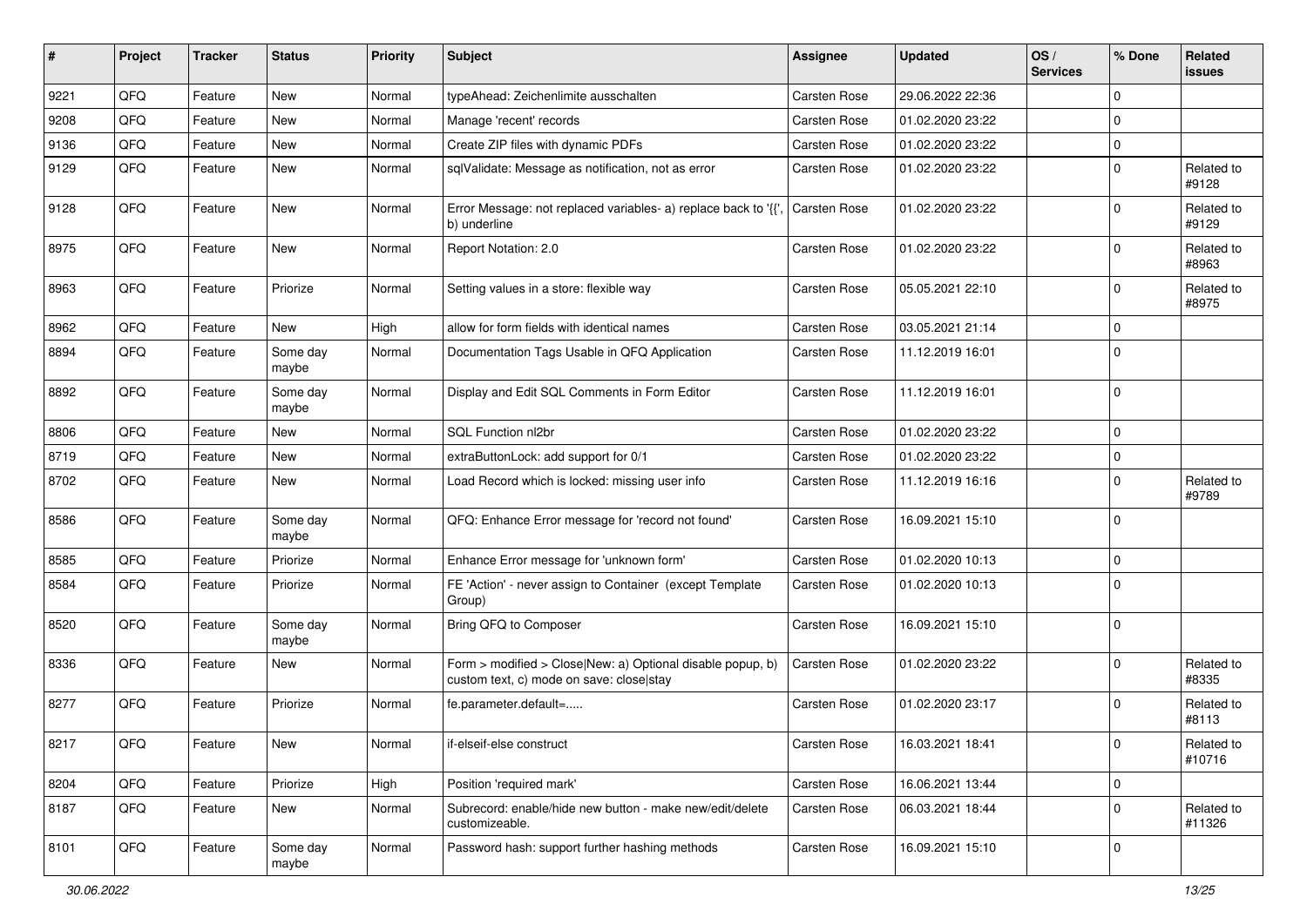| #    | Project | <b>Tracker</b> | <b>Status</b>     | <b>Priority</b> | <b>Subject</b>                                                          | Assignee     | <b>Updated</b>   | OS/<br><b>Services</b> | % Done              | Related<br><b>issues</b>                        |
|------|---------|----------------|-------------------|-----------------|-------------------------------------------------------------------------|--------------|------------------|------------------------|---------------------|-------------------------------------------------|
| 8089 | QFQ     | Feature        | <b>New</b>        | Normal          | Copy/Paste for FormElements                                             | Carsten Rose | 01.02.2020 23:22 |                        | $\mathbf 0$         |                                                 |
| 8082 | QFQ     | Feature        | Priorize          | High            | Contact form without saving record                                      | Carsten Rose | 07.12.2021 15:20 |                        | $\Omega$            | Related to<br>#8587,<br><b>Blocks</b><br>#11850 |
| 8044 | QFQ     | Feature        | Priorize          | Normal          | Transaction: a) Form, b) Report                                         | Carsten Rose | 05.05.2021 22:14 |                        | $\mathbf 0$         | Related to<br>#8043                             |
| 8034 | QFQ     | Feature        | Priorize          | Normal          | FormElement 'data': 22.22.2222 should not be accepted                   | Carsten Rose | 01.02.2020 10:13 |                        | $\mathbf 0$         |                                                 |
| 7924 | QFQ     | Feature        | New               | Normal          | Radio/Checkbox with Tooltip                                             | Carsten Rose | 01.02.2020 23:22 |                        | $\mathbf 0$         |                                                 |
| 7920 | QFQ     | Feature        | New               | Normal          | FE: Syntax Highlight, Zeinlenumbruch                                    | Carsten Rose | 01.02.2020 10:03 |                        | $\mathbf 0$         |                                                 |
| 7850 | QFQ     | Feature        | New               | High            | Upload records: non 'pathFileName' column                               | Carsten Rose | 03.05.2021 21:14 |                        | $\mathsf{O}\xspace$ |                                                 |
| 7812 | QFO     | Feature        | New               | Normal          | FE 'Subrecord' - new option 'subrecordShowFilter',<br>'subrecordPaging' | Carsten Rose | 01.02.2020 23:22 |                        | $\mathbf 0$         |                                                 |
| 7683 | QFQ     | Feature        | New               | Normal          | Special column names in '{{ SELECT  AS _link }}' should<br>be detected  | Carsten Rose | 01.02.2020 23:21 |                        | $\mathbf 0$         |                                                 |
| 7681 | QFQ     | Feature        | New               | Normal          | Optional switch off 'check for modified record'                         | Carsten Rose | 01.02.2020 23:21 |                        | $\mathbf 0$         |                                                 |
| 7660 | QFQ     | Feature        | New               | Normal          | IMAP: import mails to DB, move / delete mails                           | Carsten Rose | 01.02.2020 09:52 |                        | $\pmb{0}$           |                                                 |
| 7630 | QFQ     | Feature        | Priorize          | Normal          | detailed error message for simple upload                                | Carsten Rose | 01.02.2020 10:13 |                        | $\pmb{0}$           |                                                 |
| 7522 | QFQ     | Feature        | Priorize          | Normal          | Inserting default index.html to folder (Avoid Apache Indexing)          | Carsten Rose | 01.02.2020 10:13 |                        | $\mathsf{O}\xspace$ |                                                 |
| 7521 | QFQ     | Feature        | New               | Normal          | TemplateGroup: fe.type=upload                                           | Carsten Rose | 01.02.2020 23:21 |                        | $\mathsf{O}\xspace$ | Related to<br>#9706                             |
| 7520 | QFQ     | Feature        | <b>New</b>        | Normal          | QR Code:  AS _qr ( AS _link)                                            | Carsten Rose | 01.02.2020 23:22 |                        | $\mathbf 0$         |                                                 |
| 7519 | QFQ     | Feature        | <b>New</b>        | Normal          | Select: Multi                                                           | Carsten Rose | 01.02.2020 23:22 |                        | $\mathbf 0$         |                                                 |
| 7481 | QFQ     | Feature        | New               | Normal          | Detect 'BaseUrl' automatically                                          | Carsten Rose | 01.02.2020 23:21 |                        | $\mathsf{O}\xspace$ |                                                 |
| 7480 | QFQ     | Feature        | New               | Normal          | Record History (Undo / Redo)                                            | Carsten Rose | 11.12.2019 16:16 |                        | $\mathbf 0$         | Related to<br>#2361                             |
| 7453 | QFQ     | Feature        | Some day<br>maybe | Normal          | import / export forms QFQ                                               | Carsten Rose | 16.09.2021 15:10 |                        | $\mathbf 0$         |                                                 |
| 7452 | QFQ     | Feature        | Some day<br>maybe | Normal          | automate deployment new QFQ version                                     | Carsten Rose | 16.09.2021 15:10 |                        | $\mathbf 0$         |                                                 |
| 7342 | QFQ     | Feature        | New               | Normal          | add content = hide this                                                 | Carsten Rose | 01.02.2020 23:21 |                        | $\Omega$            |                                                 |
| 7336 | QFQ     | Feature        | Some day<br>maybe | Normal          | PDF Upload: disallow PDFs with specific Meta information                | Carsten Rose | 11.12.2019 16:01 |                        | $\mathbf 0$         |                                                 |
| 7290 | QFQ     | Feature        | Priorize          | Normal          | FormEditor: title as textarea if LEN(title)>60                          | Carsten Rose | 01.02.2020 10:13 |                        | $\mathbf 0$         | Blocked by<br>#7682                             |
| 7280 | QFQ     | Feature        | New               | Normal          | recently used table                                                     | Carsten Rose | 01.02.2020 23:21 |                        | $\mathbf 0$         |                                                 |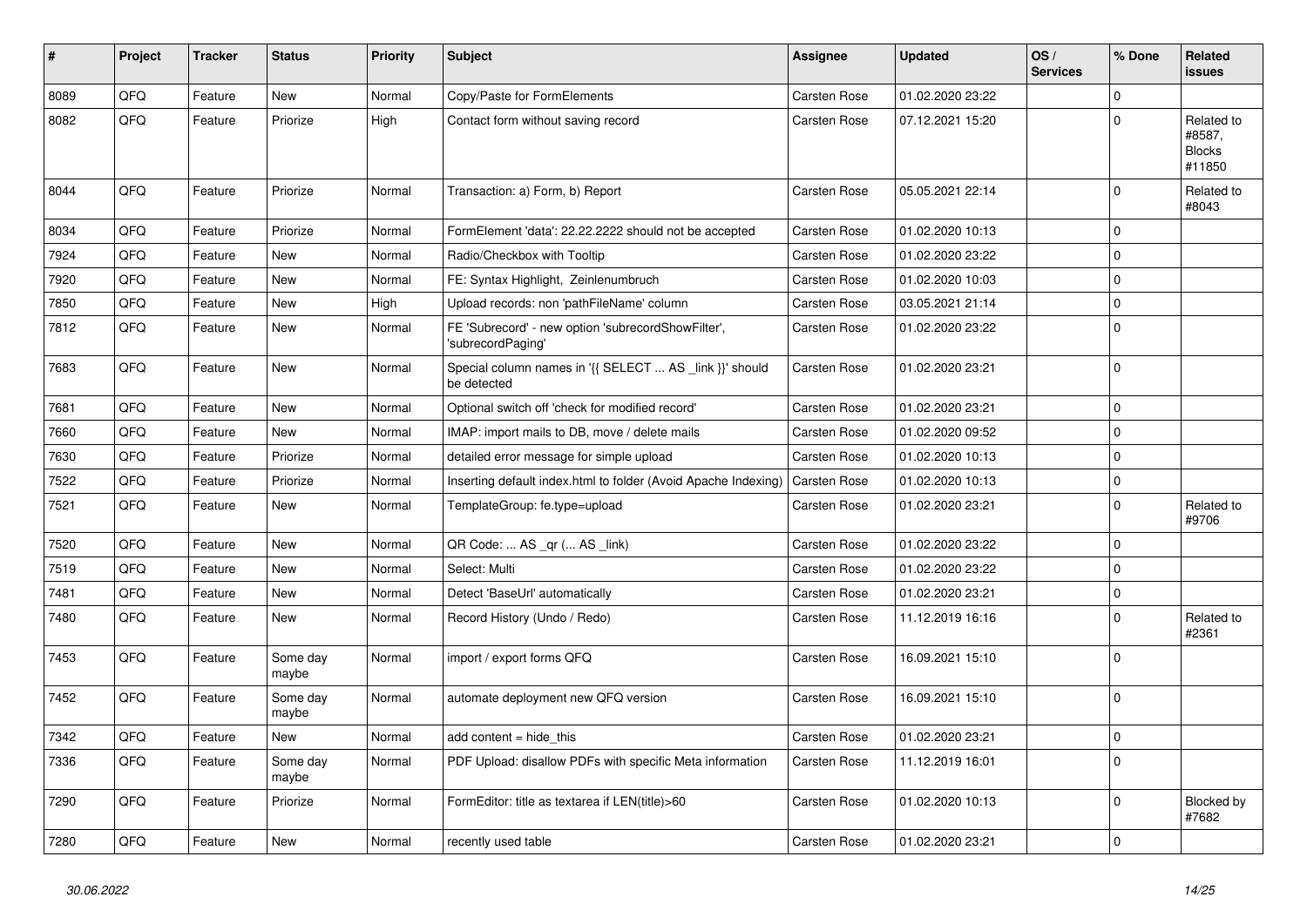| #    | Project | <b>Tracker</b> | <b>Status</b>     | <b>Priority</b> | <b>Subject</b>                                                                                                             | Assignee            | <b>Updated</b>   | OS/<br><b>Services</b> | % Done      | Related<br><b>issues</b>                    |
|------|---------|----------------|-------------------|-----------------|----------------------------------------------------------------------------------------------------------------------------|---------------------|------------------|------------------------|-------------|---------------------------------------------|
| 7239 | QFQ     | Feature        | New               | Normal          | TinyMCE: html tag whitelist                                                                                                | Carsten Rose        | 01.02.2020 23:21 |                        | $\Omega$    | Related to<br>#14320                        |
| 7217 | QFQ     | Feature        | Priorize          | Normal          | Download: notice User if `_sip=?` is missing                                                                               | Carsten Rose        | 01.02.2020 10:13 |                        | $\mathbf 0$ |                                             |
| 7175 | QFQ     | Feature        | <b>New</b>        | Normal          | Upload: md5 hash as filename                                                                                               | Carsten Rose        | 01.02.2020 23:21 |                        | $\Omega$    |                                             |
| 7119 | QFQ     | Feature        | New               | Normal          | Upload: scaleDownWidth, scaleDownHeight                                                                                    | Carsten Rose        | 01.02.2020 23:21 |                        | $\Omega$    |                                             |
| 7109 | QFQ     | Feature        | New               | Normal          | Dynamic Updates: row/element hide                                                                                          | Carsten Rose        | 01.02.2020 23:22 |                        | $\Omega$    | Has<br>duplicate<br>#4081                   |
| 7107 | QFQ     | Feature        | Some day<br>maybe | Normal          | Showcase Registration Tool: Anmeldung / Administration :<br>Liste Anmeldungen / Emaileinaldung                             | Carsten Rose        | 11.12.2019 16:01 |                        | $\mathbf 0$ |                                             |
| 7102 | QFQ     | Feature        | New               | Normal          | Comment sign in report: '#' and '--'                                                                                       | Carsten Rose        | 01.02.2020 23:21 |                        | $\Omega$    |                                             |
| 7099 | QFQ     | Feature        | New               | Normal          | Redesign FormEditor                                                                                                        | Carsten Rose        | 01.02.2020 23:21 |                        | $\Omega$    |                                             |
| 6998 | QFQ     | Feature        | Priorize          | Normal          | Form: with debug=on show column information as tooltip of<br>column label                                                  | Carsten Rose        | 01.02.2020 10:13 |                        | $\Omega$    |                                             |
| 6855 | QFQ     | Feature        | New               | Normal          | With {{feUser:U}}!={{feUser:T}}: Save / Delete: only possible<br>with {{feUserSave:U}}='yes' and '{{feUserDelete:U}}='yes' | Carsten Rose        | 01.02.2020 23:21 |                        | $\mathbf 0$ |                                             |
| 6765 | QFQ     | Feature        | <b>New</b>        | Normal          | Moeglichkeit via QFQ eigene Logs zu schreiben                                                                              | Carsten Rose        | 01.02.2020 23:21 |                        | $\mathbf 0$ |                                             |
| 6723 | QFQ     | Feature        | New               | Normal          | Report QFQ Installation and Version                                                                                        | Carsten Rose        | 12.06.2021 09:07 |                        | 0           |                                             |
| 6715 | QFQ     | Feature        | Some day<br>maybe | Normal          | Code-Refactoring: dbArray vereinheitlichen                                                                                 | Carsten Rose        | 11.12.2019 16:02 |                        | $\mathbf 0$ |                                             |
| 6609 | QFQ     | Feature        | New               | Normal          | Formlet: JSON API erweitern                                                                                                | Carsten Rose        | 01.02.2020 23:21 |                        | 50          |                                             |
| 6602 | QFQ     | Feature        | New               | Normal          | Formlet: in Report auf Mausklick ein mini-form oeffnen                                                                     | Carsten Rose        | 11.12.2019 16:16 |                        | $\mathbf 0$ |                                             |
| 6594 | QFQ     | Feature        | <b>New</b>        | Normal          | Excel: on download, check if there is a valid sip                                                                          | Carsten Rose        | 01.02.2020 23:21 |                        | $\Omega$    |                                             |
| 6437 | QFQ     | Feature        | New               | Normal          | Neuer Mode Button bei FormElementen                                                                                        | Carsten Rose        | 01.02.2020 23:21 |                        | $\Omega$    | Related to<br>#9668,<br>Blocked by<br>#9678 |
| 6292 | QFQ     | Feature        | <b>New</b>        | Normal          | Download: File speichern mit Hash aber original Filename in<br>der Datenbank vermerken fuer Downloads                      | <b>Carsten Rose</b> | 01.02.2020 23:21 |                        | $\Omega$    |                                             |
| 6289 | QFQ     | Feature        | New               | Normal          | Form: Log                                                                                                                  | Carsten Rose        | 01.02.2020 23:21 |                        | $\Omega$    |                                             |
| 6261 | QFQ     | Feature        | New               | Normal          | Persistent SIP                                                                                                             | Carsten Rose        | 12.06.2021 09:07 |                        | $\mathbf 0$ | Related to<br>#10819                        |
| 6250 | QFQ     | Feature        | In Progress       | Normal          | Enhance layout: a) Subrecord, b) Subrecord-Title                                                                           | Carsten Rose        | 01.02.2020 23:22 |                        | $\mathbf 0$ | Related to<br>#5391                         |
| 5983 | QFO     | Feature        | Some day<br>maybe | Normal          | Form Submit (save & update): normalize date/-time FE                                                                       | Carsten Rose        | 01.02.2020 23:19 |                        | 0           |                                             |
| 5942 | QFQ     | Feature        | Priorize          | Normal          | 'L' and 'type': append to links, generate via '_link' by using 'u:'                                                        | <b>Carsten Rose</b> | 01.02.2020 10:13 |                        | 0           |                                             |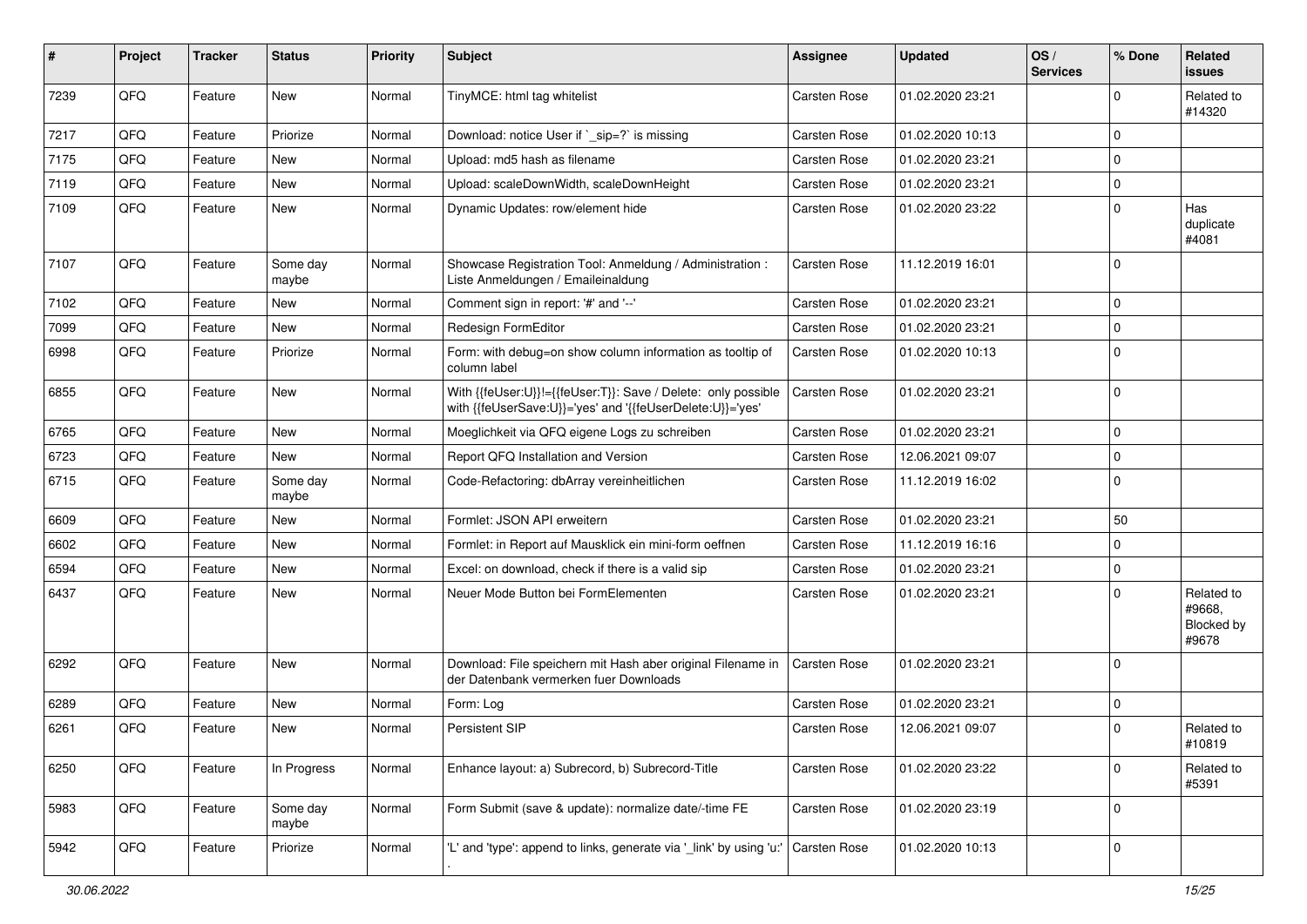| #    | Project | <b>Tracker</b> | <b>Status</b>     | <b>Priority</b> | <b>Subject</b>                                                                                     | Assignee            | <b>Updated</b>   | OS/<br><b>Services</b> | % Done      | <b>Related</b><br><b>issues</b>             |
|------|---------|----------------|-------------------|-----------------|----------------------------------------------------------------------------------------------------|---------------------|------------------|------------------------|-------------|---------------------------------------------|
| 5894 | QFQ     | Feature        | Feedback          | Normal          | Typeahead in Report: show/hide rows dynamically                                                    | Carsten Rose        | 18.02.2022 08:50 |                        | $\mathbf 0$ | Related to<br>#5893.<br>Related to<br>#5885 |
| 5852 | QFQ     | Feature        | Some day<br>maybe | Normal          | Logging: mail.log / sql.log - im FE anzeigen und via AJAX<br>aktualisieren                         | Carsten Rose        | 01.02.2020 23:19 |                        | $\mathbf 0$ | Related to<br>#5885                         |
| 5782 | QFQ     | Feature        | New               | Normal          | NextCloud API                                                                                      | <b>Carsten Rose</b> | 01.02.2020 10:02 |                        | $\mathbf 0$ |                                             |
| 5715 | QFQ     | Feature        | New               | High            | PDF Caching                                                                                        | Carsten Rose        | 03.05.2021 21:14 |                        | $\mathbf 0$ | Related to<br>#5851,<br>Related to<br>#6357 |
| 5695 | QFQ     | Feature        | In Progress       | Normal          | Multiform                                                                                          | Carsten Rose        | 02.01.2021 18:38 |                        | $\pmb{0}$   |                                             |
| 5665 | QFQ     | Feature        | Some day<br>maybe | Normal          | Versuch das '{{!' nicht mehr noetig ist.                                                           | Carsten Rose        | 01.02.2020 23:20 |                        | $\mathbf 0$ | Related to<br>#7432,<br>Related to<br>#7434 |
| 5579 | QFQ     | Feature        | Some day<br>maybe | Normal          | Enhance Doc / Presentation: variable type 'link column type'                                       | <b>Carsten Rose</b> | 01.02.2020 23:19 |                        | $\Omega$    |                                             |
| 5548 | QFQ     | Feature        | Some day<br>maybe | Normal          | 801 Textfiles/Scriptfiles als Thumbnail                                                            | Carsten Rose        | 07.03.2022 16:26 |                        | $\mathbf 0$ |                                             |
| 5480 | QFQ     | Feature        | Some day<br>maybe | Normal          | QFQ: Dokumentation mit Screenshots versehen                                                        | Carsten Rose        | 01.02.2020 23:20 |                        | $\mathbf 0$ | Related to<br>#9879                         |
| 5428 | QFQ     | Feature        | Some day<br>maybe | Normal          | secure thumbnail: late render on access.                                                           | Carsten Rose        | 01.02.2020 23:20 |                        | $\mathbf 0$ |                                             |
| 5345 | QFQ     | Feature        | New               | Normal          | Report: UPDATE / INSERT / DELETE statements should<br>trigger subqueries, depending on the result. | Carsten Rose        | 27.05.2020 16:11 |                        | $\pmb{0}$   |                                             |
| 5132 | QFQ     | Feature        | Some day<br>maybe | Normal          | Error Message sendmail missing attachment: more details                                            | <b>Carsten Rose</b> | 01.02.2020 23:19 |                        | $\mathbf 0$ |                                             |
| 5131 | QFQ     | Feature        | New               | Normal          | Activate Spin Gear ('wait/busy' indicator) via LINK attribute                                      | <b>Carsten Rose</b> | 01.02.2020 23:21 |                        | $\mathbf 0$ |                                             |
| 4956 | QFQ     | Feature        | Some day<br>maybe | Normal          | Sendmail: Benutzerdefinierte Headers                                                               | Carsten Rose        | 11.12.2019 16:02 |                        | $\mathbf 0$ |                                             |
| 4872 | QFQ     | Feature        | Some day<br>maybe | Normal          | Fields of Typo3 page available in STORE_TYPO3                                                      | Carsten Rose        | 01.02.2020 23:19 |                        | $\mathbf 0$ |                                             |
| 4869 | QFQ     | Feature        | Some day<br>maybe | Normal          | Dynamic Update (show, hide, readonly?, required?) for<br><b>Template Group Elements</b>            | Carsten Rose        | 01.02.2020 23:19 |                        | $\mathbf 0$ | Related to<br>#4865                         |
| 4839 | QFQ     | Feature        | Some day<br>maybe | Normal          | qfq-handle in <head> Abschnitt</head>                                                              | <b>Carsten Rose</b> | 11.12.2019 16:02 |                        | $\mathbf 0$ |                                             |
| 4757 | QFQ     | Feature        | Some day<br>maybe | Normal          | Test subrecord: download links ok? Links ok?                                                       | <b>Carsten Rose</b> | 01.02.2020 23:20 |                        | $\mathbf 0$ |                                             |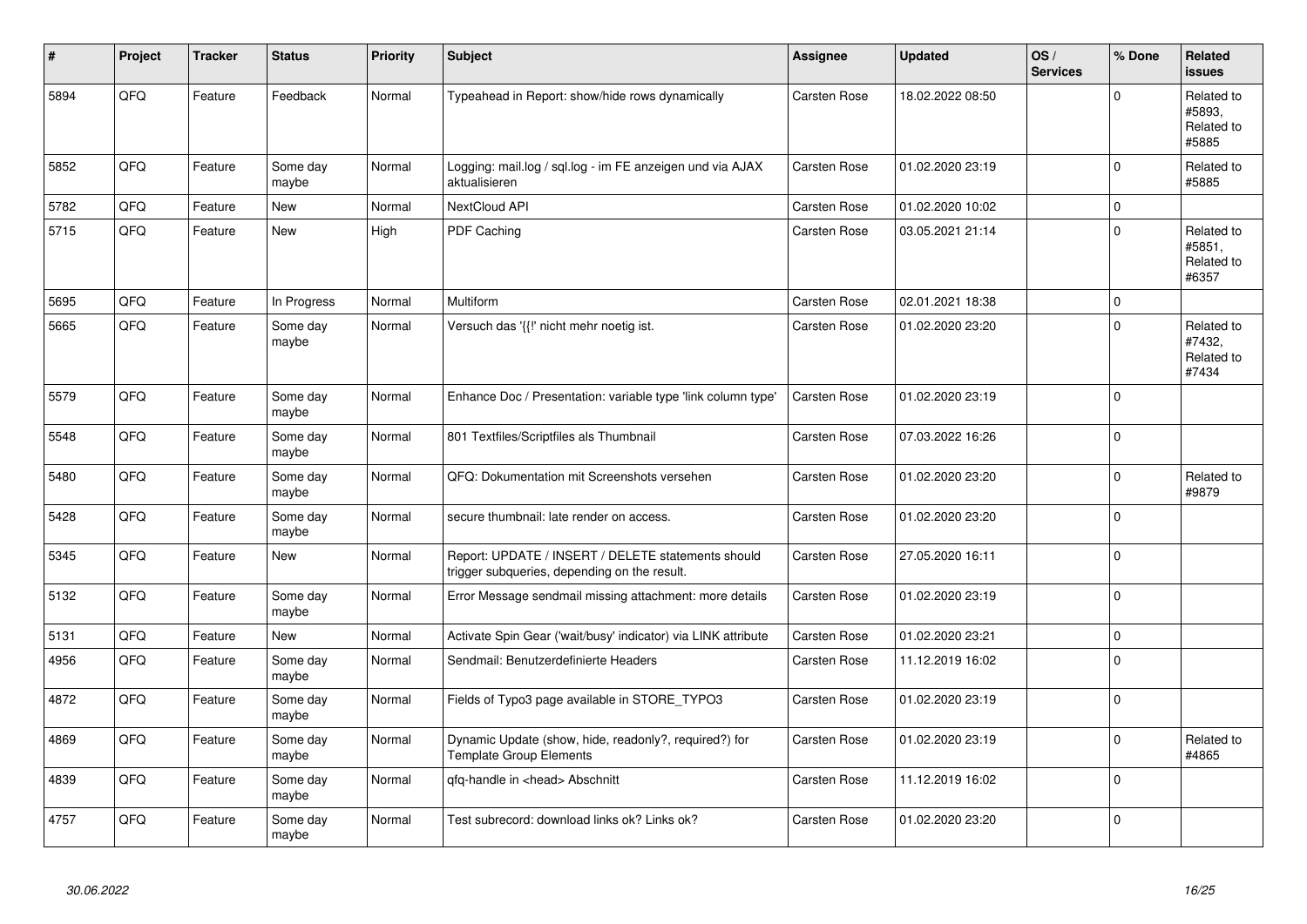| $\pmb{\sharp}$ | Project | <b>Tracker</b> | <b>Status</b>     | <b>Priority</b> | <b>Subject</b>                                                                                                          | Assignee            | <b>Updated</b>   | OS/<br><b>Services</b> | % Done   | Related<br><b>issues</b>                    |
|----------------|---------|----------------|-------------------|-----------------|-------------------------------------------------------------------------------------------------------------------------|---------------------|------------------|------------------------|----------|---------------------------------------------|
| 4652           | QFQ     | Feature        | Some day<br>maybe | Normal          | UZH CD: Weiterleitung auf benutzerdefinierte 403/404 Seite                                                              | <b>Carsten Rose</b> | 01.02.2020 23:20 |                        | $\Omega$ |                                             |
| 4650           | QFQ     | Feature        | Some day<br>maybe | Normal          | Convert html to doc/rtf                                                                                                 | Carsten Rose        | 01.02.2020 23:20 |                        | $\Omega$ | Related to<br>#10704                        |
| 4606           | QFQ     | Feature        | Some day<br>maybe | Normal          | link: qualifier to render bootstrap button                                                                              | Carsten Rose        | 01.02.2020 23:19 |                        | $\Omega$ |                                             |
| 4413           | QFQ     | Feature        | <b>New</b>        | Normal          | fieldset: show/hidden, modeSql, dynamicUpdate                                                                           | Carsten Rose        | 09.02.2022 15:19 |                        | $\Omega$ |                                             |
| 4365           | QFQ     | Feature        | Some day<br>maybe | Normal          | Multi Language: new way of config                                                                                       | Carsten Rose        | 01.02.2020 23:20 |                        | $\Omega$ |                                             |
| 4349           | QFQ     | Feature        | Some day<br>maybe | Normal          | link download: downloaded external URL to<br>deliver/concatenate - check mimetipe and handle it correctly               | Carsten Rose        | 11.12.2019 16:02 |                        | $\Omega$ |                                             |
| 4343           | QFQ     | Feature        | Some day<br>maybe | Normal          | Link: Classifier to add 'attributes'                                                                                    | <b>Carsten Rose</b> | 01.02.2020 23:20 |                        | $\Omega$ | Related to<br>#14077                        |
| 4330           | QFQ.    | Feature        | Some day<br>maybe | Normal          | Error Message: report missing {{ / }} in sqlUpdate, sqlInsert,<br>sqlDelete, sqlAfter, sqlBefore in FE action elements. | Carsten Rose        | 01.02.2020 23:20 |                        | $\Omega$ |                                             |
| 4259           | QFQ     | Feature        | Some day<br>maybe | Normal          | Instant trigger a cron job                                                                                              | Carsten Rose        | 11.12.2019 16:03 |                        | $\Omega$ |                                             |
| 4258           | QFQ     | Feature        | Some day<br>maybe | High            | <b>System Defaults: Forms</b>                                                                                           | Carsten Rose        | 03.05.2021 21:14 |                        | $\Omega$ |                                             |
| 4250           | QFQ     | Feature        | New               | Normal          | AutoCron in QFQ via PHP                                                                                                 | <b>Carsten Rose</b> | 01.02.2020 23:21 |                        | $\Omega$ | Related to<br>#3292,<br>Related to<br>#3291 |
| 4197           | QFQ     | Feature        | Some day<br>maybe | Normal          | Unit Test fuer JSON Stream von QuickFormQuery.php ><br>doForm()                                                         | Carsten Rose        | 11.12.2019 16:03 |                        | $\Omega$ |                                             |
| 4082           | QFQ     | Feature        | New               | Normal          | Dynamic Update: modeSql - useful default                                                                                | Carsten Rose        | 01.02.2020 23:22 |                        | 0        |                                             |
| 4050           | QFQ     | Feature        | New               | Normal          | sql.log: 1) FormElement ID which causes a specific action,<br>2) Result in the same row.                                | <b>Carsten Rose</b> | 15.04.2020 11:35 |                        | $\Omega$ | Related to<br>#5458                         |
| 4026           | QFQ     | Feature        | Some day<br>maybe | Normal          | sqlLog.sql: log number of FE.id                                                                                         | Carsten Rose        | 11.12.2019 16:03 |                        | $\Omega$ | Related to<br>#5458                         |
| 4023           | QFQ     | Feature        | New               | Normal          | prepared statements - FE action: salveld, sglInsert,<br>sqlUpdate, sqlDelete, sqlBefore, sqlAfter                       | <b>Carsten Rose</b> | 11.12.2019 16:15 |                        | $\Omega$ |                                             |
| 4018           | QFQ     | Feature        | New               | Normal          | typeahead: long query parameter / answer triggers 'Attack<br>detected' and purges current SIP storage.                  | <b>Carsten Rose</b> | 29.06.2022 22:46 |                        | $\Omega$ | Related to<br>#9077                         |
| 3991           | QFQ     | Feature        | Some day<br>maybe | Normal          | report: Columnname '_skipWrap' skips 'fbeg', 'fend'                                                                     | <b>Carsten Rose</b> | 11.12.2019 16:03 |                        | $\Omega$ |                                             |
| 3990           | QFQ     | Feature        | Some day<br>maybe | High            | custom class definition: add space automatically                                                                        | Carsten Rose        | 03.05.2021 21:14 |                        | $\Omega$ |                                             |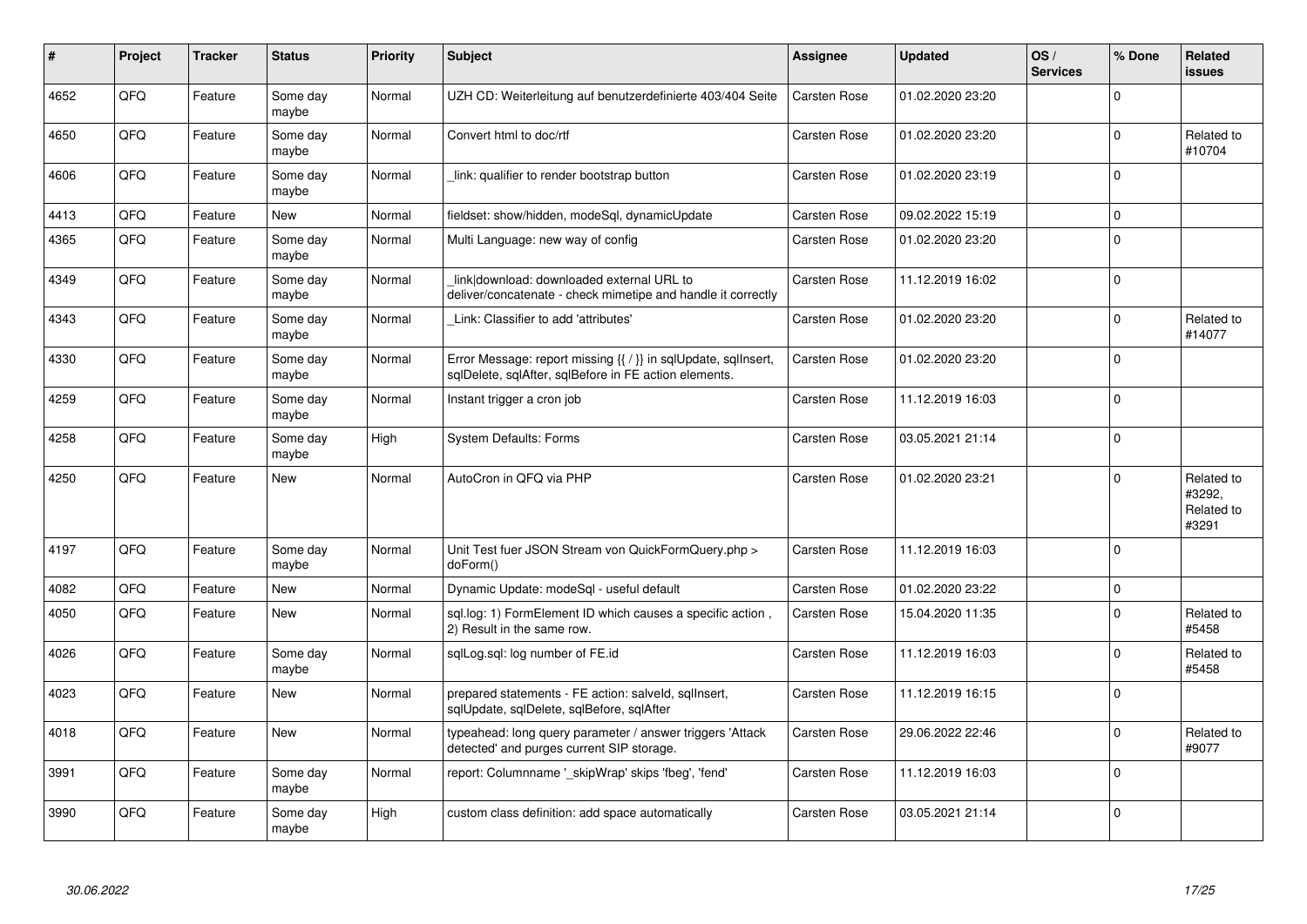| #    | Project | <b>Tracker</b> | <b>Status</b>     | <b>Priority</b> | Subject                                                                                                                                      | Assignee            | <b>Updated</b>   | OS/<br><b>Services</b> | % Done       | Related<br>issues                           |
|------|---------|----------------|-------------------|-----------------|----------------------------------------------------------------------------------------------------------------------------------------------|---------------------|------------------|------------------------|--------------|---------------------------------------------|
| 3967 | QFQ     | Feature        | Some day<br>maybe | High            | Report: Checkbox, Radio, Dropdown, Input welches ohne<br>Submit funktioniert - 'Inline-Form'                                                 | <b>Carsten Rose</b> | 03.05.2021 21:14 |                        | $\mathbf 0$  |                                             |
| 3947 | QFQ     | Feature        | Some day<br>maybe | Normal          | Attack detectect: logout current user                                                                                                        | Carsten Rose        | 11.12.2019 16:03 |                        | $\mathbf 0$  | Related to<br>#5458,<br>Related to<br>#6299 |
| 3942 | QFQ     | Feature        | Some day<br>maybe | Normal          | Action Elemente: neu generierte IDs via FE weitergeben                                                                                       | <b>Carsten Rose</b> | 11.12.2019 16:03 |                        | $\mathbf 0$  | Related to<br>#3941                         |
| 3941 | QFQ     | Feature        | Some day<br>maybe | Normal          | sqlAfter: es sollten mehrere moeglich sein                                                                                                   | Carsten Rose        | 11.12.2019 16:03 |                        | $\mathbf 0$  | Related to<br>#3942                         |
| 3905 | QFQ     | Feature        | Some day<br>maybe | Normal          | Documentation: Best Practice anhand eines Online<br>Bewerbungstools                                                                          | <b>Carsten Rose</b> | 11.12.2019 16:03 |                        | $\mathbf 0$  |                                             |
| 3900 | QFQ     | Feature        | Some day<br>maybe | Normal          | Extend documentation of 'Copy / Paste'                                                                                                       | <b>Carsten Rose</b> | 11.12.2019 16:03 |                        | $\mathbf 0$  | Related to<br>#3899                         |
| 3877 | QFQ     | Feature        | Some day<br>maybe | Normal          | FormEditor: die Felder die aktuell nicht gebraucht werden<br>nur auf readonly/disabled setzen (nicht ausblenden > das<br>irritiert.          | Carsten Rose        | 11.12.2019 16:03 |                        | $\mathbf 0$  |                                             |
| 3867 | QFQ     | Feature        | Priorize          | Normal          | Readonly Formular: Template Groups add/delete<br>ausbeldnen                                                                                  | <b>Carsten Rose</b> | 05.05.2021 22:12 |                        | $\mathbf 0$  |                                             |
| 3864 | QFQ     | Feature        | New               | Normal          | Encrypt / decrypt field                                                                                                                      | Carsten Rose        | 08.03.2021 18:08 |                        | $\mathbf 0$  |                                             |
| 3848 | QFQ     | Feature        | Some day<br>maybe | High            | Antivirus check fuer Upload files in qfq?                                                                                                    | Carsten Rose        | 03.05.2021 21:14 |                        | $\mathbf 0$  | Related to<br>#4131                         |
| 3727 | QFQ     | Feature        | New               | High            | Security: Session Hijacking erschweren                                                                                                       | Carsten Rose        | 03.05.2021 21:14 |                        | $\mathbf 0$  |                                             |
| 3708 | QFQ     | Feature        | Some day<br>maybe | Normal          | Form: input - 'specialchars', 'none'  gewisse tags erlauben,<br>andere verbieten                                                             | Carsten Rose        | 11.12.2019 16:02 |                        | $\mathbf 0$  | Related to<br>#14320                        |
| 3677 | QFQ     | Feature        | Some day<br>maybe | Normal          | wkhtmltopdf: FE User access prohibited, if client IP changes<br>- \$TYPO3_CONF_VARS[FE][lockIP]                                              | Carsten Rose        | 11.12.2019 16:02 |                        | $\mathbf 0$  |                                             |
| 3666 | QFQ     | Feature        | Some day<br>maybe | Normal          | a) Performance Messung: mysql_real_escape_string() im<br>Vergleich zu str_replace(), b) doppeltes Aufrufen von<br>mysql_real_escape_string() | Carsten Rose        | 11.12.2019 16:02 |                        | $\mathbf 0$  |                                             |
| 3537 | QFQ     | Feature        | Some day<br>maybe | Low             | SHOW COLUMNS FROM tableName - Extend '{{!'<br>definition                                                                                     | Carsten Rose        | 11.12.2019 16:02 |                        | $\mathbf 0$  |                                             |
| 3504 | QFQ     | Feature        | New               | Normal          | Logging: welche Action FEs werden wann wie ausgefuehrt                                                                                       | Carsten Rose        | 01.02.2020 23:21 |                        | $\mathbf 0$  | Related to<br>#5458,<br>Related to<br>#4092 |
| 3458 | QFQ     | Feature        | Some day<br>maybe | Normal          | Display 'Edit Form Element'-Checkbox on form: should<br>depend on FE Group                                                                   | Carsten Rose        | 11.12.2019 16:02 |                        | $\mathbf{0}$ | Related to<br>#3447                         |
| 3457 | QFQ     | Feature        | Some day<br>maybe | Normal          | LDAP: concat multi values to one single entry                                                                                                | Carsten Rose        | 11.12.2019 16:02 |                        | $\mathbf 0$  |                                             |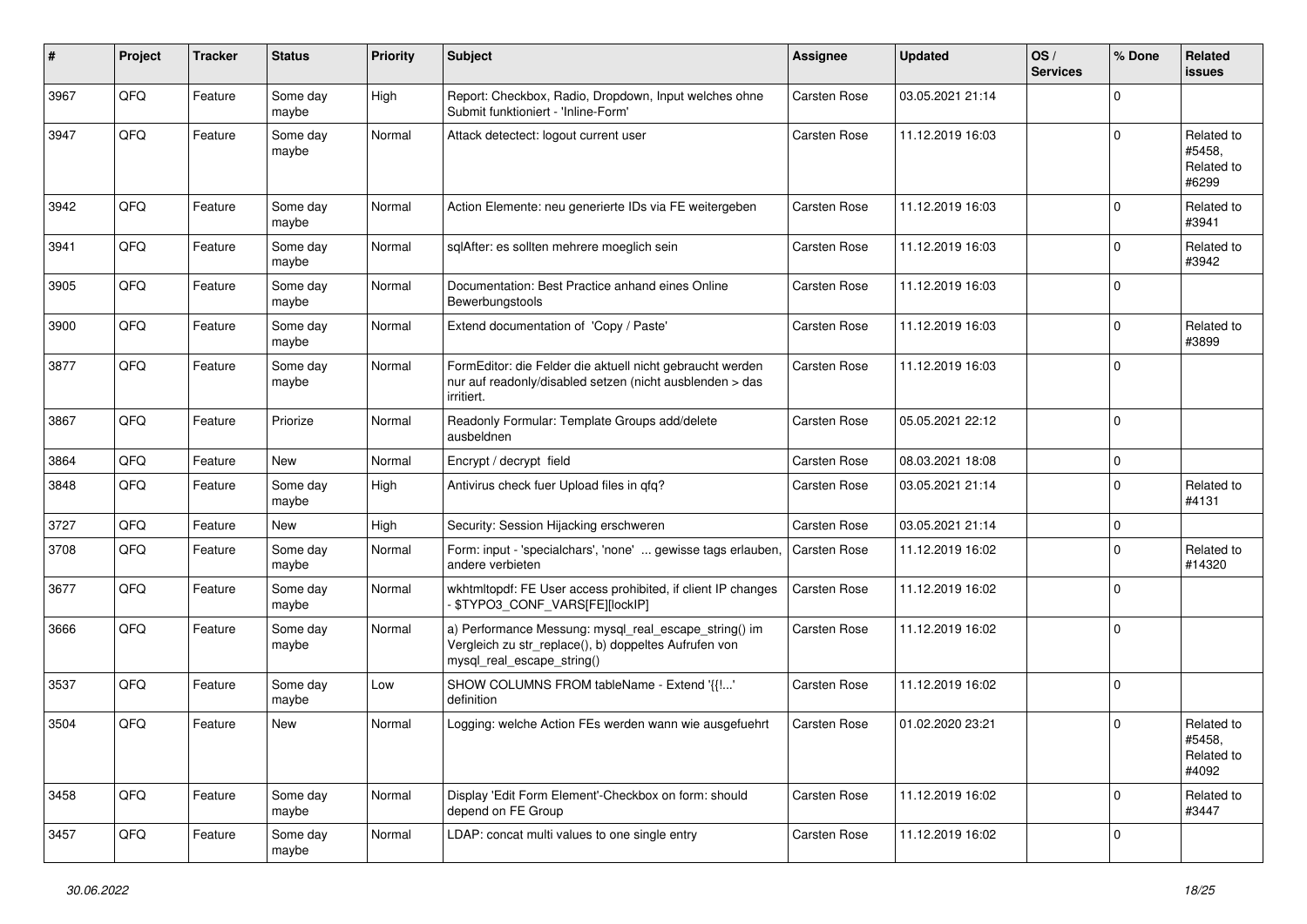| $\vert$ # | Project | <b>Tracker</b> | <b>Status</b>     | <b>Priority</b> | <b>Subject</b>                                                                                                     | Assignee            | <b>Updated</b>   | OS/<br><b>Services</b> | % Done      | Related<br><b>issues</b>                    |
|-----------|---------|----------------|-------------------|-----------------|--------------------------------------------------------------------------------------------------------------------|---------------------|------------------|------------------------|-------------|---------------------------------------------|
| 3432      | QFQ     | Feature        | New               | Normal          | subrecord: dynamicUpdate                                                                                           | <b>Carsten Rose</b> | 11.06.2020 21:10 |                        | $\Omega$    | Related to<br>#5691                         |
| 3402      | QFQ     | Feature        | Some day<br>maybe | Normal          | Syntax Highlighting via CodeMirror                                                                                 | Carsten Rose        | 11.12.2019 16:02 |                        | 100         | Related to<br>#3207                         |
| 3385      | QFQ     | Feature        | Some day<br>maybe | Normal          | templateGroup: insert/update/delete non primary records                                                            | Carsten Rose        | 11.12.2019 16:02 |                        | $\Omega$    |                                             |
| 3350      | QFQ     | Feature        | Some day<br>maybe | Normal          | FormEditor: Hilfetext hinter 'checktype'                                                                           | Carsten Rose        | 11.12.2019 16:02 |                        | $\mathbf 0$ |                                             |
| 3332      | QFQ     | Feature        | Some day<br>maybe | Normal          | Uploads: Thumbnails, Details zum hochgeladenen File                                                                | <b>Carsten Rose</b> | 11.12.2019 16:02 |                        | $\Omega$    | Related to<br>#3264,<br>Related to<br>#5333 |
| 3331      | QFQ     | Feature        | Some day<br>maybe | Normal          | Default Tooltip fuer _page? Links: mit Form und Record ID                                                          | Carsten Rose        | 11.12.2019 16:02 |                        | $\mathbf 0$ |                                             |
| 3291      | QFQ     | Feature        | Some day<br>maybe | Normal          | AutoCron websiteToken                                                                                              | Carsten Rose        | 11.12.2019 16:02 |                        | $\mathbf 0$ | Related to<br>#4250                         |
| 3285      | QFQ     | Feature        | Some day<br>maybe | Normal          | Zeichenlimit pro Feld: textarea / editor                                                                           | Carsten Rose        | 11.12.2019 16:02 |                        | $\Omega$    |                                             |
| 3273      | QFQ     | Feature        | Some day<br>maybe | Low             | Dirty Flag in Form                                                                                                 | Carsten Rose        | 11.12.2019 16:02 |                        | $\Omega$    |                                             |
| 3267      | QFQ     | Feature        | Some day<br>maybe | Normal          | 2 Forms auf einer Seite: real + Read only                                                                          | Carsten Rose        | 11.12.2019 16:03 |                        | $\mathbf 0$ |                                             |
| 3216      | QFQ     | Feature        | Some day<br>maybe | Normal          | dynamic update für checkbox label2                                                                                 | Carsten Rose        | 11.12.2019 16:03 |                        | $\mathbf 0$ | Related to<br>#2081                         |
| 2995      | QFQ     | Feature        | Some day<br>maybe | Normal          | Dropdown JQuery Plugin: 'chosen' - Moeglichkeit um Select<br>Listen mehr Funktion zu geben. Kein Bootstrap noetig. | <b>Carsten Rose</b> | 11.12.2019 16:03 |                        | $\Omega$    |                                             |
| 2361      | QFQ     | Feature        | New               | Normal          | Logging wer/wann/wo welches Formular aufgerufen hat                                                                | <b>Carsten Rose</b> | 11.12.2019 16:15 |                        | $\mathbf 0$ | Related to<br>#4432,<br>Related to<br>#7480 |
| 2084      | QFQ     | Feature        | Some day<br>maybe | Normal          | Mailto mit encryption: Subrecord                                                                                   | Carsten Rose        | 11.12.2019 16:03 |                        | $\Omega$    | Related to<br>#2082                         |
| 1946      | QFQ     | Feature        | Some day<br>maybe | Normal          | Kontrolle ob der ReadOnly Modus bei den<br>Formularelementen korrekt implementiert ist                             | Carsten Rose        | 11.12.2019 16:03 |                        | $\Omega$    |                                             |
| 1635      | QFQ     | Feature        | Some day<br>maybe | Normal          | QFQ Extension content record: weitere Optionen<br>einblenden.                                                      | Carsten Rose        | 11.12.2019 16:03 |                        | $\mathbf 0$ |                                             |
| 14323     | QFQ     | <b>Bug</b>     | In Progress       | Normal          | Report: render=both single - no impact                                                                             | Carsten Rose        | 19.06.2022 18:31 |                        | $\mathbf 0$ |                                             |
| 14305     | QFQ     | <b>Bug</b>     | New               | Normal          | Inline Report editing does not create history entries                                                              | Carsten Rose        | 10.06.2022 11:55 |                        | $\pmb{0}$   |                                             |
| 14304     | QFQ     | Bug            | New               | Normal          | table sorter view safer does not work                                                                              | <b>Carsten Rose</b> | 10.06.2022 11:49 |                        | $\pmb{0}$   |                                             |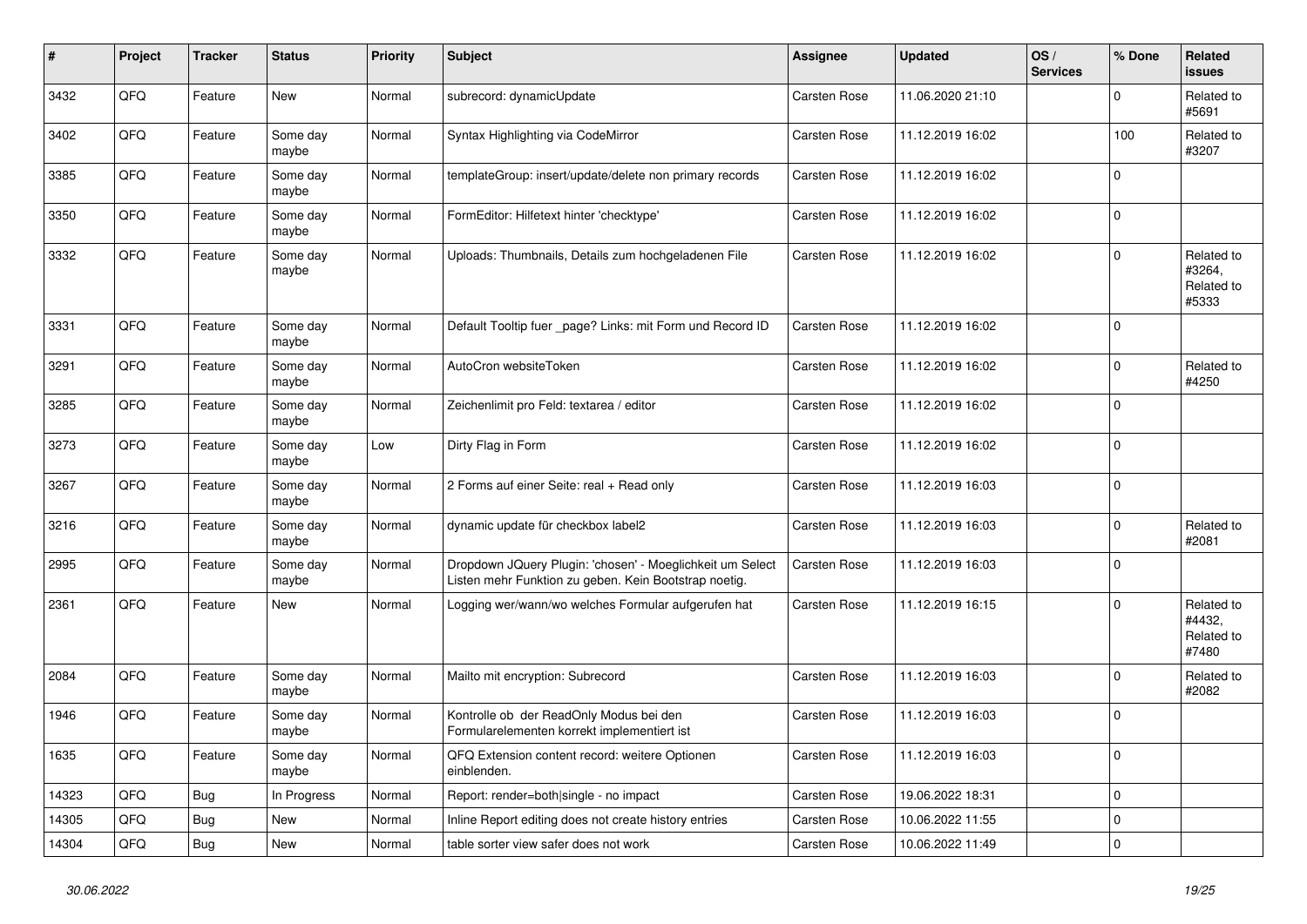| #     | Project | <b>Tracker</b> | <b>Status</b> | <b>Priority</b> | <b>Subject</b>                                                                                                                                      | Assignee            | <b>Updated</b>   | OS/<br><b>Services</b> | % Done      | Related<br><b>issues</b>                    |
|-------|---------|----------------|---------------|-----------------|-----------------------------------------------------------------------------------------------------------------------------------------------------|---------------------|------------------|------------------------|-------------|---------------------------------------------|
| 14283 | QFQ     | <b>Bug</b>     | Priorize      | Normal          | HEIC / HEIF convert doesn't trigger                                                                                                                 | Carsten Rose        | 19.06.2022 16:37 |                        | $\Omega$    |                                             |
| 14233 | QFQ     | <b>Bug</b>     | <b>New</b>    | Normal          | AS _link: question - HTML is not rendered                                                                                                           | Carsten Rose        | 28.05.2022 11:02 |                        | $\mathbf 0$ |                                             |
| 14175 | QFQ     | <b>Bug</b>     | In Progress   | Normal          | Opening a form with no QFQ Session cookie fails                                                                                                     | Carsten Rose        | 03.06.2022 10:40 |                        | $\mathbf 0$ |                                             |
| 14091 | QFQ     | <b>Bug</b>     | <b>New</b>    | Normal          | inconsistent template path for twig                                                                                                                 | <b>Carsten Rose</b> | 19.04.2022 18:36 |                        | $\mathbf 0$ |                                             |
| 14077 | QFQ     | <b>Bug</b>     | New           | Normal          | As _link: Attribute 'class' missing by r:1 and r:3 - but should<br>set                                                                              | Carsten Rose        | 28.05.2022 11:02 |                        | $\Omega$    | Related to<br>#5342,<br>Related to<br>#4343 |
| 13706 | QFQ     | <b>Bug</b>     | <b>New</b>    | Normal          | Wrong CheckType in FieldElement LastStatus of Form Cron                                                                                             | <b>Carsten Rose</b> | 21.01.2022 18:20 |                        | $\Omega$    |                                             |
| 13659 | QFQ     | <b>Bug</b>     | New           | Normal          | wrong sanitize class applied to R-store                                                                                                             | <b>Carsten Rose</b> | 15.01.2022 14:23 |                        | $\Omega$    |                                             |
| 13592 | QFQ     | Bug            | New           | Normal          | QFQ Build Queue: das vergeben von Tags klappt nicht. Es<br>werden keine Releases gebaut.                                                            | <b>Carsten Rose</b> | 19.03.2022 17:45 |                        | $\Omega$    |                                             |
| 13460 | QFQ     | <b>Bug</b>     | New           | Normal          | Doc: Password set/reset  password should not processed<br>with 'html encode'                                                                        | Carsten Rose        | 19.03.2022 17:46 |                        | $\Omega$    |                                             |
| 13451 | QFQ     | <b>Bug</b>     | <b>New</b>    | Normal          | Character Counter / Max Character: Problem in Safari                                                                                                | <b>Carsten Rose</b> | 15.04.2022 17:18 |                        | $\mathbf 0$ |                                             |
| 13332 | QFQ     | <b>Bug</b>     | New           | Normal          | Multi Form: Required Felder werden visuell nicht markiert.                                                                                          | <b>Carsten Rose</b> | 19.03.2022 17:47 |                        | $\Omega$    |                                             |
| 13331 | QFQ     | <b>Bug</b>     | <b>New</b>    | Normal          | Multi Form: Clear Icon misplaced                                                                                                                    | <b>Carsten Rose</b> | 19.03.2022 17:47 |                        | $\mathbf 0$ |                                             |
| 12974 | QFQ     | <b>Bug</b>     | New           | High            | Sanitize Queries in Action-Elements                                                                                                                 | <b>Carsten Rose</b> | 07.12.2021 17:19 |                        | $\mathbf 0$ |                                             |
| 12716 | QFQ     | <b>Bug</b>     | New           | Normal          | template group: Pattern only applied to first instance                                                                                              | <b>Carsten Rose</b> | 19.03.2022 17:47 |                        | $\Omega$    |                                             |
| 12714 | QFQ     | <b>Bug</b>     | New           | Normal          | Conversion of GIF to PDF broken when GIF contains Alpha.                                                                                            | <b>Carsten Rose</b> | 19.03.2022 17:49 |                        | $\Omega$    |                                             |
| 12702 | QFQ     | <b>Bug</b>     | New           | High            | templateGroup: broken in multiDb Setup                                                                                                              | <b>Carsten Rose</b> | 14.12.2021 16:02 |                        | $\Omega$    |                                             |
| 12670 | QFQ     | Bug            | New           | High            | Dropdown-Menu classes können nicht mehr angegeben<br>werden                                                                                         | Carsten Rose        | 07.12.2021 17:19 |                        | $\mathbf 0$ |                                             |
| 12581 | QFQ     | <b>Bug</b>     | New           | Normal          | Form.forward=close: Record 'new' in new browser tab > save<br>(& close) >> Form is not reloaded with new created record id<br>and stays in mode=new | <b>Carsten Rose</b> | 19.03.2022 17:48 |                        | $\Omega$    |                                             |
| 12546 | QFQ     | Bug            | Feedback      | Normal          | Branch 'Development' - Unit Tests mit dirty workaround<br>angepasst                                                                                 | <b>Carsten Rose</b> | 19.03.2022 17:48 |                        | $\Omega$    |                                             |
| 12545 | QFQ     | <b>Bug</b>     | New           | Urgent          | sql.log not created / updated                                                                                                                       | <b>Carsten Rose</b> | 14.12.2021 16:02 |                        | $\mathbf 0$ |                                             |
| 12520 | QFQ     | <b>Bug</b>     | New           | Normal          | Switch FE User: still active even FE User session expired                                                                                           | Carsten Rose        | 19.03.2022 17:48 |                        | $\mathbf 0$ |                                             |
| 12513 | QFQ     | Bug            | <b>New</b>    | High            | Implement server side check of maxlength                                                                                                            | Carsten Rose        | 07.12.2021 17:19 |                        | 0           |                                             |
| 12512 | QFQ     | <b>Bug</b>     | New           | Normal          | Some MySQL Installation can't use 'stored procedures'                                                                                               | Carsten Rose        | 19.03.2022 17:48 |                        | $\mathbf 0$ |                                             |
| 12468 | QFQ     | <b>Bug</b>     | New           | Urgent          | Form: update Form.title after save                                                                                                                  | Carsten Rose        | 03.05.2021 21:12 |                        | $\mathbf 0$ |                                             |
| 12463 | QFQ     | <b>Bug</b>     | ToDo          | High            | QFQ Function: 'function' and 'sql' on same level - output of<br>sql is shown two times.                                                             | Carsten Rose        | 15.12.2021 16:31 |                        | 0           |                                             |
| 12395 | QFQ     | <b>Bug</b>     | ToDo          | High            | QFQ Function: Result two times shown                                                                                                                | Carsten Rose        | 18.02.2022 08:59 |                        | 0           |                                             |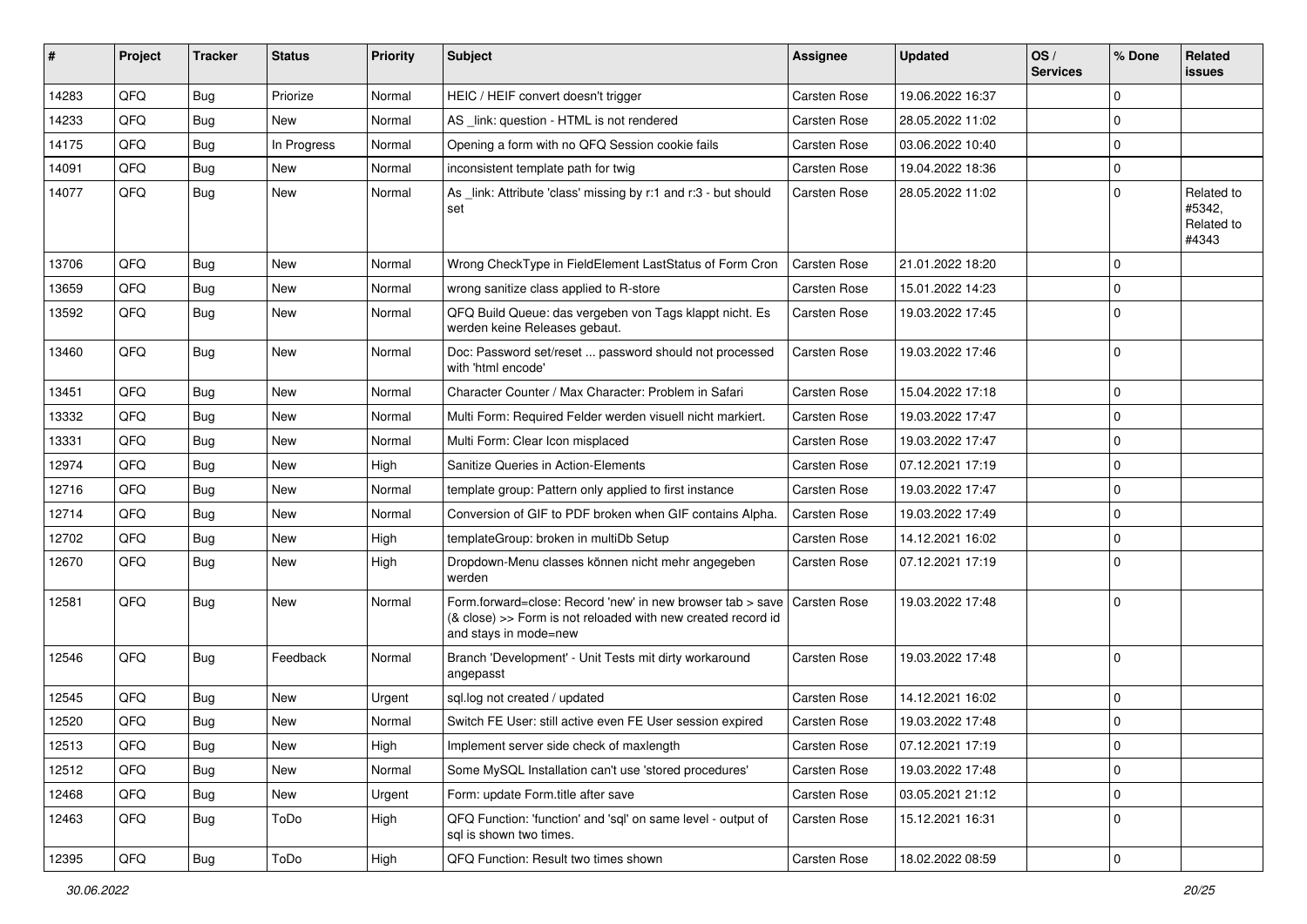| #     | Project | <b>Tracker</b> | <b>Status</b> | <b>Priority</b> | <b>Subject</b>                                                                      | <b>Assignee</b>     | <b>Updated</b>   | OS/<br><b>Services</b> | % Done      | Related<br><b>issues</b>                                                                                                       |
|-------|---------|----------------|---------------|-----------------|-------------------------------------------------------------------------------------|---------------------|------------------|------------------------|-------------|--------------------------------------------------------------------------------------------------------------------------------|
| 12327 | QFQ     | Bug            | New           | Normal          | Copy to clipboard: Glyphicon can not be changed                                     | Carsten Rose        | 27.12.2021 17:59 |                        | $\Omega$    |                                                                                                                                |
| 12325 | QFQ     | <b>Bug</b>     | Priorize      | Normal          | MultiDB form.dblndex not working for report syntax                                  | Carsten Rose        | 07.09.2021 13:37 |                        | $\Omega$    | Related to<br>#12145,<br>Related to<br>#12314                                                                                  |
| 12187 | QFQ     | Bug            | <b>New</b>    | Normal          | Trigger FormAsFile() via Report: probably problem with multi<br>DB setup            | Carsten Rose        | 20.03.2021 21:20 |                        | $\mathbf 0$ |                                                                                                                                |
| 12133 | QFQ     | <b>Bug</b>     | New           | Normal          | NPM, phpSpreadSheet aktualisieren                                                   | <b>Carsten Rose</b> | 15.03.2021 09:04 |                        | 0           |                                                                                                                                |
| 12045 | QFQ     | <b>Bug</b>     | New           | Normal          | templateGroup afterSave FE: Aufruf ohne<br>sqlHonorFormElements funktioniert nicht  | Carsten Rose        | 18.02.2021 16:33 |                        | $\mathbf 0$ |                                                                                                                                |
| 12040 | QFQ     | <b>Bug</b>     | New           | Normal          | FE Mode 'hidden' für zwei FEs auf einer Zeile                                       | Carsten Rose        | 18.02.2021 10:13 |                        | $\mathbf 0$ |                                                                                                                                |
| 11752 | QFQ     | <b>Bug</b>     | New           | Normal          | checkbox renders multiple input elements with same name                             | Carsten Rose        | 17.12.2020 14:58 |                        | $\mathbf 0$ | Related to<br>#11750                                                                                                           |
| 11695 | QFQ     | <b>Bug</b>     | <b>New</b>    | Normal          | MultiForm required FE Error                                                         | Carsten Rose        | 04.12.2020 13:34 |                        | $\mathbf 0$ |                                                                                                                                |
| 11668 | QFQ     | <b>Bug</b>     | New           | Normal          | Play function.sql - problem with mysql                                              | <b>Carsten Rose</b> | 03.05.2021 20:48 |                        | $\mathbf 0$ |                                                                                                                                |
| 11667 | QFQ     | <b>Bug</b>     | New           | Normal          | MySQL mariadb-server-10.3: Incorrect datetime value                                 | <b>Carsten Rose</b> | 03.05.2021 20:48 |                        | $\mathbf 0$ |                                                                                                                                |
| 11517 | QFQ     | <b>Bug</b>     | In Progress   | Normal          | extraButtonInfo Broken for multiple FormElements                                    | Carsten Rose        | 12.05.2022 13:12 |                        | $\Omega$    | Related to<br>#7890,<br>Related to<br>#3811, Has<br>duplicate<br>#10905, Has<br>duplicate<br>#10553, Has<br>duplicate<br>#6779 |
| 11239 | QFQ     | <b>Bug</b>     | New           | Normal          | Radiobutton (plain): horizontales Rendern abhängig vom<br>Datentyp in der Datenbank | Carsten Rose        | 30.09.2020 18:37 |                        | $\mathbf 0$ |                                                                                                                                |
| 10937 | QFQ     | Bug            | <b>New</b>    | Normal          | Fehler mit abhängigen Select- Feldern beim Positionieren                            | <b>Carsten Rose</b> | 12.11.2020 23:45 |                        | $\mathbf 0$ |                                                                                                                                |
| 10704 | QFQ     | <b>Bug</b>     | New           | Normal          | wkhtml problem rendering fullCalendar.js / fabric.js >><br>successor: puppeteer     | <b>Carsten Rose</b> | 12.11.2020 23:45 |                        | $\Omega$    | Related to<br>#5024,<br>Related to<br>#4650,<br>Related to<br>#10715                                                           |
| 10661 | QFQ     | <b>Bug</b>     | In Progress   | Normal          | Typo3 Warnungen                                                                     | <b>Carsten Rose</b> | 07.09.2021 13:23 |                        | 0           | Related to<br>#12440                                                                                                           |
| 10658 | QFQ     | <b>Bug</b>     | New           | Normal          | processReadOnly broken                                                              | Carsten Rose        | 27.05.2020 17:55 |                        | $\mathbf 0$ |                                                                                                                                |
| 10640 | QFQ     | <b>Bug</b>     | New           | High            | TypeAhead Tag: FE editierbar trotz readOnly                                         | Carsten Rose        | 03.05.2021 21:12 |                        | $\mathbf 0$ | Related to<br>#7795                                                                                                            |
| 10588 | QFQ     | Bug            | New           | Normal          | typeahed Tag: Doku anpassen                                                         | Carsten Rose        | 12.11.2020 23:45 |                        | $\mathbf 0$ |                                                                                                                                |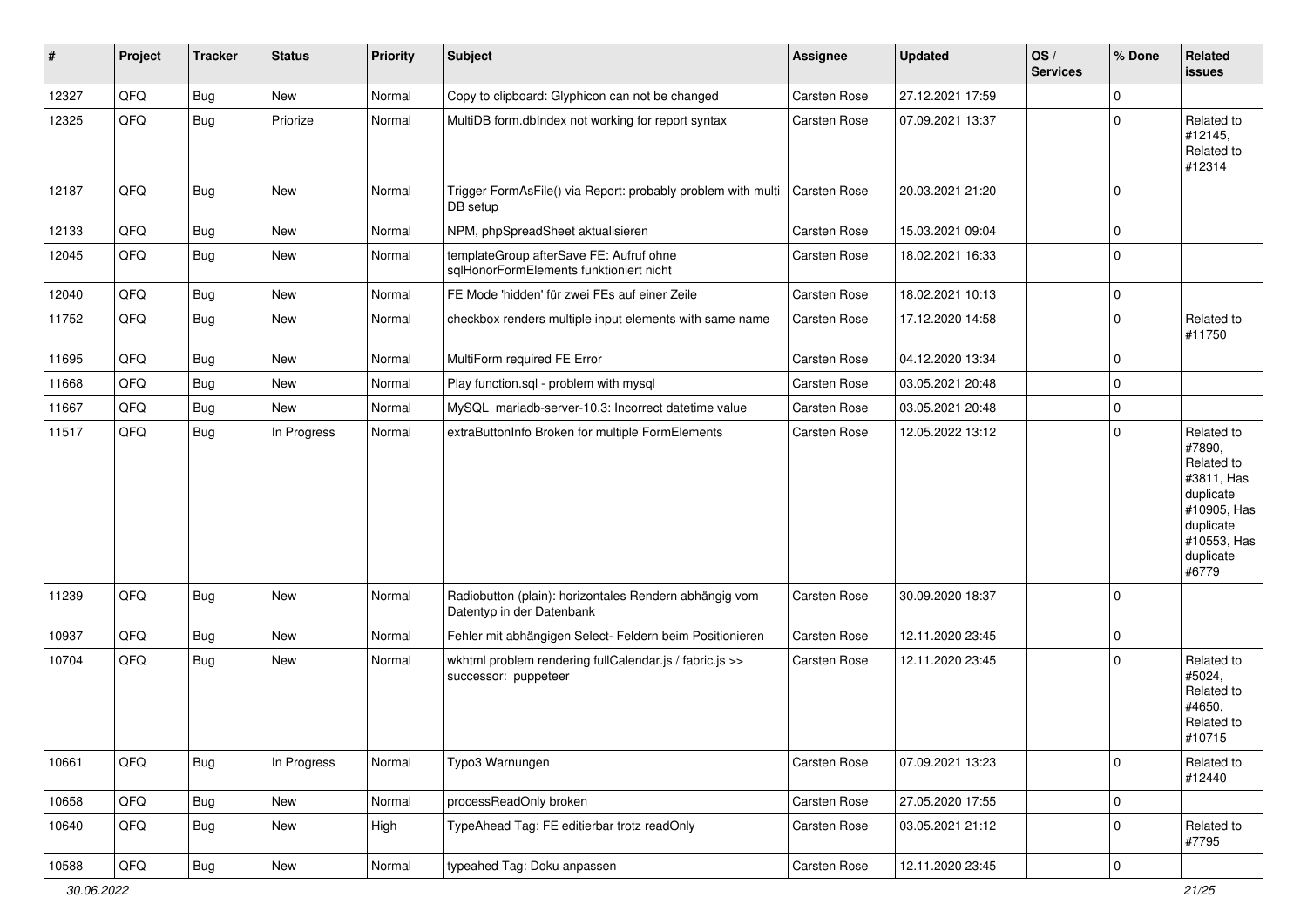| #     | Project | <b>Tracker</b> | <b>Status</b>     | <b>Priority</b> | <b>Subject</b>                                                                                           | <b>Assignee</b>     | <b>Updated</b>   | OS/<br><b>Services</b> | % Done      | Related<br><b>issues</b>                                                |
|-------|---------|----------------|-------------------|-----------------|----------------------------------------------------------------------------------------------------------|---------------------|------------------|------------------------|-------------|-------------------------------------------------------------------------|
| 10508 | QFQ     | <b>Bug</b>     | <b>New</b>        | High            | Multi Form broken on Multi DB Instance                                                                   | Carsten Rose        | 03.05.2021 21:12 |                        | $\Omega$    |                                                                         |
| 10506 | QFQ     | Bug            | New               | High            | Template Group broken on MultiDB instance                                                                | Carsten Rose        | 03.05.2021 21:12 |                        | $\Omega$    | Related to<br>#10505                                                    |
| 10322 | QFQ     | <b>Bug</b>     | <b>New</b>        | Normal          | FormElement / Radio: missing column 'enum' >> FE not<br>reported                                         | Carsten Rose        | 07.05.2020 09:37 |                        | $\Omega$    |                                                                         |
| 10082 | QFQ     | <b>Bug</b>     | New               | Normal          | FE.type=SELECT - 'sanatize' Class                                                                        | Carsten Rose        | 07.05.2020 09:36 |                        | $\mathbf 0$ | Related to<br>#10081                                                    |
| 10081 | QFQ     | Bug            | New               | High            | Stale record lock after 'forbidden' character                                                            | Carsten Rose        | 03.05.2021 21:12 |                        | $\mathbf 0$ | Related to<br>#10082,<br>Related to<br>#9789                            |
| 9975  | QFQ     | <b>Bug</b>     | Priorize          | Normal          | Dropdown Menu: 'r:3' broken                                                                              | <b>Carsten Rose</b> | 01.02.2020 10:13 |                        | $\Omega$    |                                                                         |
| 9958  | QFQ     | Bug            | Priorize          | Normal          | Broken subrecord query: no error message                                                                 | Carsten Rose        | 05.02.2021 15:15 |                        | $\mathbf 0$ |                                                                         |
| 9947  | QFQ     | <b>Bug</b>     | Priorize          | Normal          | Unwanted error message if missing 'typeAheadSqlPrefetch'                                                 | Carsten Rose        | 01.02.2020 10:13 |                        | $\mathbf 0$ |                                                                         |
| 9862  | QFQ     | <b>Bug</b>     | Priorize          | Normal          | Failed writing to sql mail qfq.log should throw an exception                                             | <b>Carsten Rose</b> | 01.02.2020 10:13 |                        | $\Omega$    |                                                                         |
| 9834  | QFQ     | <b>Bug</b>     | Priorize          | Normal          | Input elements with tag 'disabled' are missing on<br>form-submit: server option 'processReadOnly' broken | Carsten Rose        | 07.12.2021 16:43 |                        | $\Omega$    | Related to<br>#9691,<br>Related to<br>#5305, Has<br>duplicate<br>#12331 |
| 9789  | QFQ     | Bug            | In Progress       | High            | Record Lock: release to early on 'leave page'                                                            | Carsten Rose        | 10.01.2022 09:25 |                        | 100         | Related to<br>#10081.<br>Related to<br>#9173,<br>Related to<br>#8702    |
| 9783  | QFQ     | Bug            | <b>New</b>        | Normal          | Email with special characters                                                                            | <b>Carsten Rose</b> | 01.02.2020 23:22 |                        | $\mathbf 0$ |                                                                         |
| 9773  | QFQ     | <b>Bug</b>     | New               | Normal          | form.parameter.formModeGlobal=requiredOff                                                                | Carsten Rose        | 01.02.2020 15:56 |                        | $\mathbf 0$ |                                                                         |
| 9691  | QFQ     | <b>Bug</b>     | In Progress       | Normal          | Checkbox: dynamic update > readonly                                                                      | Carsten Rose        | 01.02.2020 23:22 |                        | 50          | Related to<br>#9834                                                     |
| 9669  | QFQ     | Bug            | Some day<br>maybe | Normal          | Checkbox / Template Group: radio/checkbox visible broken<br>after 'add'                                  | Carsten Rose        | 16.06.2021 13:47 |                        | $\Omega$    | Related to<br>#8091                                                     |
| 9534  | QFQ     | Bug            | Priorize          | Urgent          | FE.type=upload: 'Unknown Mode: ID"                                                                       | Carsten Rose        | 03.05.2021 21:14 |                        | $\mathbf 0$ | Related to<br>#9532                                                     |
| 9533  | QFQ     | Bug            | <b>New</b>        | Normal          | FE.type=upload: Check in 'beforeSave' if upload is given                                                 | Carsten Rose        | 01.02.2020 23:22 |                        | $\mathbf 0$ | Related to<br>#11523                                                    |
| 9531  | QFQ     | Bug            | <b>New</b>        | High            | FE File: Dynamic Update / modeSql / required detected even<br>it not set                                 | Carsten Rose        | 11.06.2021 20:32 |                        | $\mathbf 0$ | Related to<br>#12398                                                    |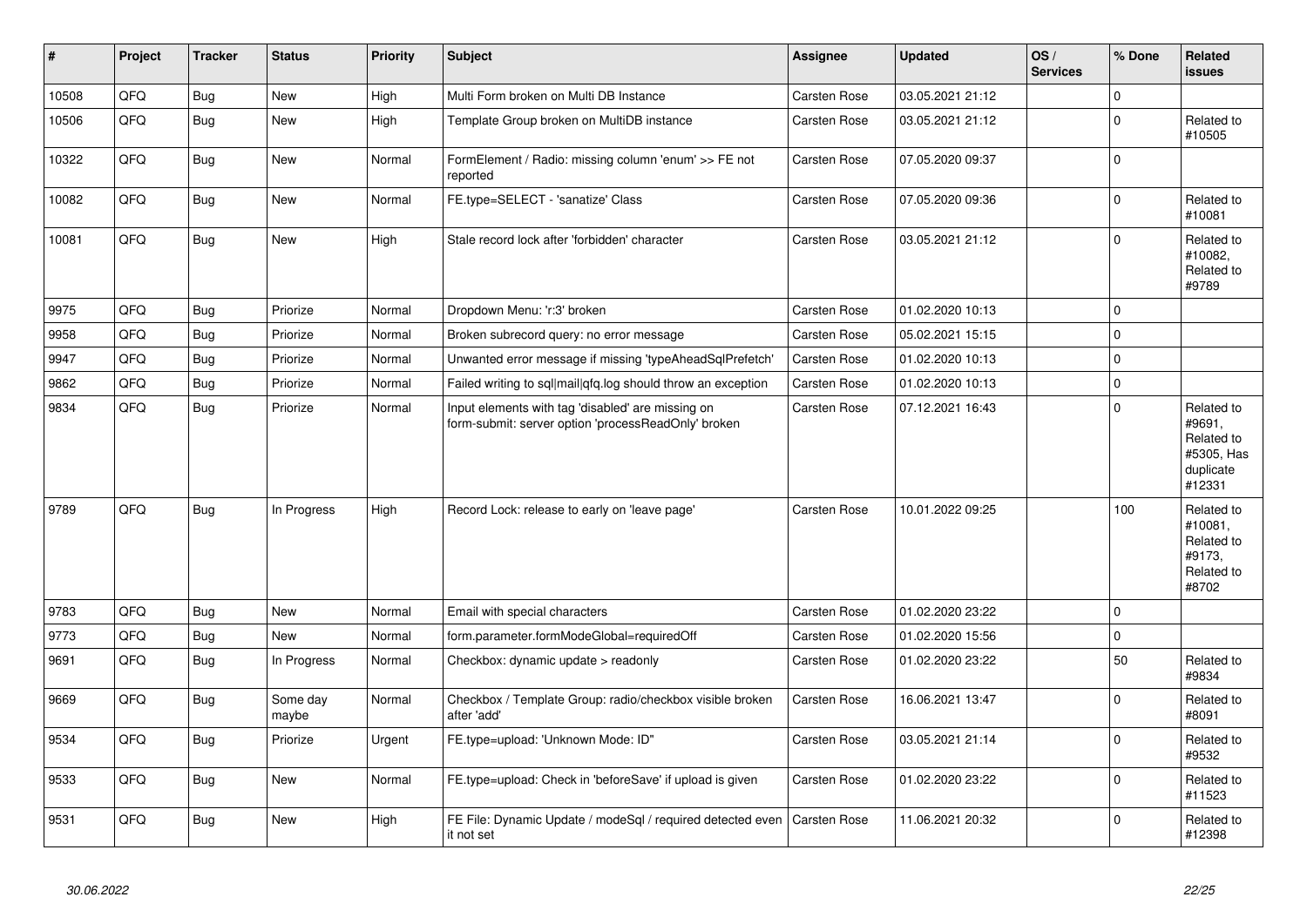| #    | Project | <b>Tracker</b> | <b>Status</b>     | <b>Priority</b> | <b>Subject</b>                                                                                        | <b>Assignee</b>     | <b>Updated</b>   | OS/<br><b>Services</b> | % Done      | Related<br><b>issues</b>                     |
|------|---------|----------------|-------------------|-----------------|-------------------------------------------------------------------------------------------------------|---------------------|------------------|------------------------|-------------|----------------------------------------------|
| 9347 | QFQ     | Bug            | New               | High            | FE.type=upload with dynamic show/hidden: required not<br>detected                                     | <b>Carsten Rose</b> | 12.06.2021 10:40 |                        | $\Omega$    | Related to<br>#5305,<br>Related to<br>#12398 |
| 9317 | QFQ     | <b>Bug</b>     | <b>New</b>        | Normal          | FE.type=note: with dynamic show/hidden an empty label<br>causes trouble                               | <b>Carsten Rose</b> | 01.02.2020 23:22 |                        | $\Omega$    |                                              |
| 9281 | QFQ     | <b>Bug</b>     | Some day<br>maybe | Normal          | Allow STRICT_TRANS_TABLES                                                                             | <b>Carsten Rose</b> | 02.01.2021 18:43 |                        | $\mathbf 0$ |                                              |
| 9275 | QFQ     | Bug            | New               | Normal          | autcron: t3 page, which takes to long to respond, is not<br>reported properly                         | Carsten Rose        | 01.02.2020 23:22 |                        | 100         |                                              |
| 9177 | QFQ     | Bug            | <b>New</b>        | Normal          | Bug? QFQ tries to save an action FE, which has real<br>existing column name                           | <b>Carsten Rose</b> | 01.02.2020 23:22 |                        | $\Omega$    |                                              |
| 9173 | QFQ     | Bug            | Priorize          | Urgent          | Stale Record Lock: Firefox                                                                            | <b>Carsten Rose</b> | 03.05.2021 21:14 |                        | $\mathbf 0$ | Related to<br>#9789                          |
| 9127 | QFQ     | <b>Bug</b>     | New               | Normal          | Error Message: change 'roll over' color - text not readable                                           | <b>Carsten Rose</b> | 01.02.2020 23:22 |                        | $\mathbf 0$ |                                              |
| 9121 | QFQ     | Bug            | Priorize          | High            | sip links have r and dblndexData set                                                                  | <b>Carsten Rose</b> | 12.06.2021 10:41 |                        | 0           |                                              |
| 9077 | QFQ     | Bug            | New               | Normal          | typeAheadSql: report broken SQL                                                                       | Carsten Rose        | 29.06.2022 22:35 |                        | $\Omega$    | Related to<br>#4018                          |
| 9013 | QFQ     | Bug            | New               | Normal          | Error in Twig template not handled                                                                    | <b>Carsten Rose</b> | 20.10.2021 13:43 |                        | 0           |                                              |
| 8668 | QFQ     | Bug            | <b>New</b>        | High            | Pill disabled: dyamic mode 'hidden' not respected - FE is still<br>required                           | <b>Carsten Rose</b> | 03.05.2021 21:14 |                        | $\Omega$    |                                              |
| 8431 | QFQ     | Bug            | <b>New</b>        | High            | autocron.php with wrong path                                                                          | <b>Carsten Rose</b> | 03.05.2021 21:14 |                        | $\Omega$    |                                              |
| 8106 | QFQ     | Bug            | Some day<br>maybe | Normal          | Dynamic Update: Feld kann nicht auf empty zurückgesetzt<br>werden                                     | Carsten Rose        | 11.12.2019 16:01 |                        | $\mathbf 0$ |                                              |
| 8083 | QFQ     | Bug            | New               | High            | FormEditor: primary table list does not respect<br>'indexDb={{indexData:Y}}'                          | Carsten Rose        | 03.05.2021 21:14 |                        | $\mathbf 0$ | Has<br>duplicate<br>#6678                    |
| 8049 | QFQ     | <b>Bug</b>     | New               | Normal          | FE.type=note, column 'value': text moves some pixel to top<br>after save                              | Carsten Rose        | 01.02.2020 23:22 |                        | $\mathbf 0$ |                                              |
| 8037 | QFQ     | Bug            | Priorize          | Normal          | FE.type=upload (advanced mode): {{slaveId:V}} missing<br>during dynamic update                        | Carsten Rose        | 01.02.2020 10:13 |                        | $\Omega$    |                                              |
| 7899 | QFQ     | Bug            | New               | High            | Fe.type=password / retype / required: always complain about   Carsten Rose<br>missing value           |                     | 03.05.2021 21:14 |                        | $\mathbf 0$ |                                              |
| 7890 | QFQ     | <b>Bug</b>     | New               | Normal          | FormElement 'required': extraButtonInfo not aligned                                                   | Carsten Rose        | 11.06.2021 21:17 |                        | $\mathbf 0$ | Related to<br>#11517                         |
| 7795 | QFQ     | <b>Bug</b>     | New               | Normal          | Readonly Form: Typeahead-Felder                                                                       | Carsten Rose        | 01.02.2020 23:22 |                        | $\mathbf 0$ | Related to<br>#10640                         |
| 7685 | QFQ     | Bug            | New               | Normal          | Open FormElement from QFQ error message and save<br>modified record: error about missing {{formId:F}} | <b>Carsten Rose</b> | 01.02.2020 23:22 |                        | $\mathbf 0$ |                                              |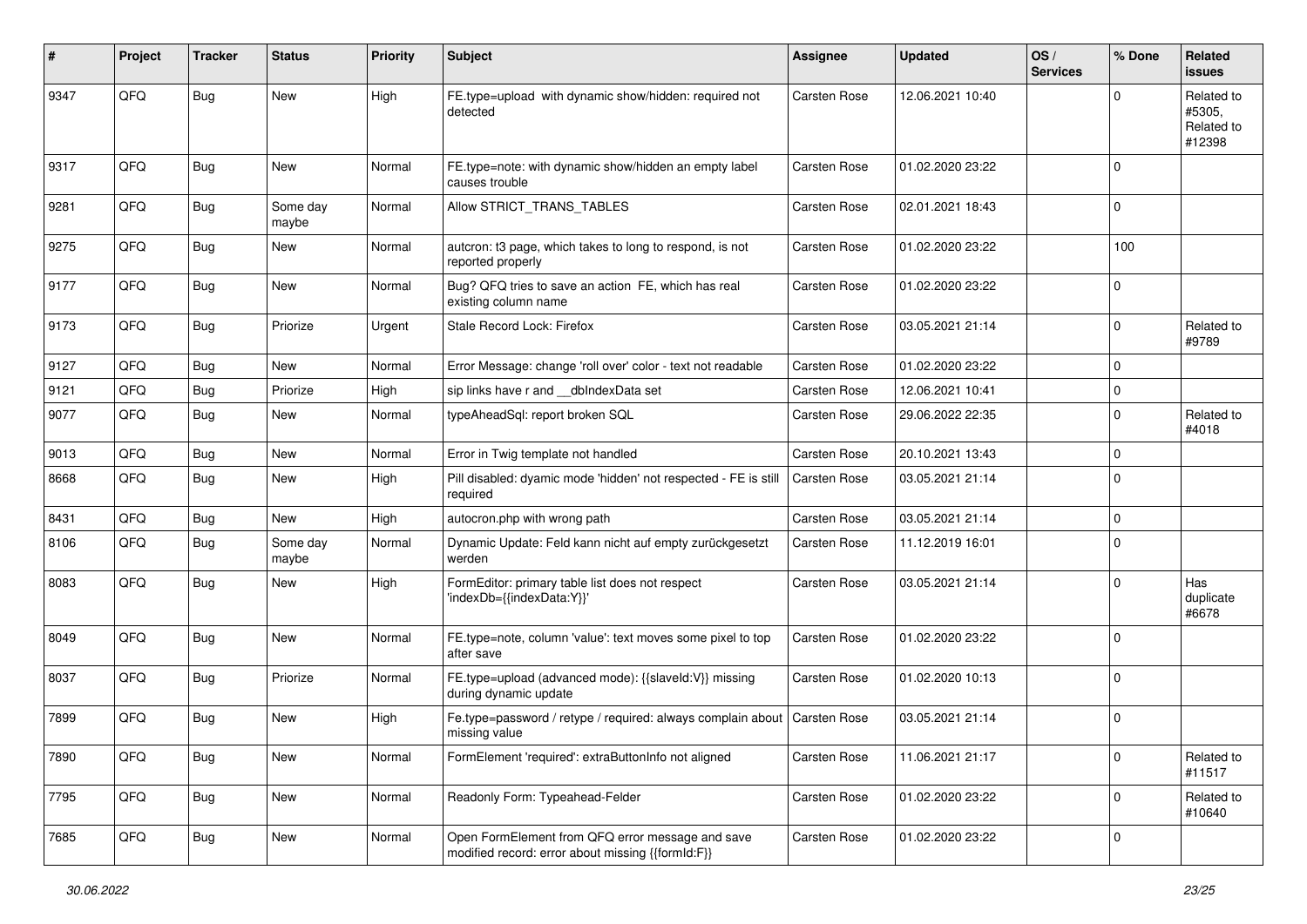| ∦    | Project | <b>Tracker</b> | <b>Status</b>     | <b>Priority</b> | <b>Subject</b>                                                                                                   | Assignee            | <b>Updated</b>   | OS/<br><b>Services</b> | % Done      | Related<br>issues   |
|------|---------|----------------|-------------------|-----------------|------------------------------------------------------------------------------------------------------------------|---------------------|------------------|------------------------|-------------|---------------------|
| 7656 | QFQ     | <b>Bug</b>     | Priorize          | Normal          | FE with required, 'pattern' and 'extraButtonLock': always<br>complain about missing value                        | <b>Carsten Rose</b> | 01.02.2020 10:13 |                        | $\Omega$    |                     |
| 7650 | QFQ     | <b>Bug</b>     | New               | High            | Optional do not show 'required' sign on FormElement                                                              | <b>Carsten Rose</b> | 03.05.2021 21:14 |                        | $\Omega$    |                     |
| 7616 | QFQ     | Bug            | Priorize          | Normal          | Selectlist with Enum & Dynamic Update                                                                            | <b>Carsten Rose</b> | 01.02.2020 10:13 |                        | $\Omega$    |                     |
| 7574 | QFQ     | Bug            | New               | Normal          | Substitute error: form element not reported / dont parse<br>Form.note                                            | <b>Carsten Rose</b> | 01.02.2020 23:21 |                        | $\Omega$    |                     |
| 7547 | QFQ     | Bug            | <b>New</b>        | Normal          | Error Message in afterSave: wrong parameter column<br>reported                                                   | Carsten Rose        | 01.02.2020 23:22 |                        | $\mathbf 0$ |                     |
| 7524 | QFQ     | <b>Bug</b>     | <b>New</b>        | Normal          | QFQ throws a 'General Error' if 'fileadmin/protected/log/' is<br>not writeable                                   | <b>Carsten Rose</b> | 01.02.2020 23:22 |                        | $\mathbf 0$ |                     |
| 7513 | QFQ     | <b>Bug</b>     | New               | Normal          | Radios not correct aligned                                                                                       | <b>Carsten Rose</b> | 01.02.2020 23:22 |                        | $\mathbf 0$ |                     |
| 7512 | QFQ     | <b>Bug</b>     | <b>New</b>        | Normal          | FE: inputType=number >> 'pattern' is not respected                                                               | <b>Carsten Rose</b> | 01.02.2020 23:22 |                        | $\Omega$    |                     |
| 7456 | QFQ     | <b>Bug</b>     | Some day<br>maybe | Low             | Todos in Code: solve or make ticket                                                                              | <b>Carsten Rose</b> | 16.09.2021 15:10 |                        | $\Omega$    |                     |
| 7261 | QFQ     | Bug            | <b>New</b>        | Normal          | Report pathFilename for user without path, only the filename                                                     | <b>Carsten Rose</b> | 01.02.2020 23:21 |                        | $\mathbf 0$ |                     |
| 7219 | QFQ     | Bug            | <b>New</b>        | Normal          | typeSheadSgl / typeAheadSglPrefetch: change to curly<br>braces                                                   | Carsten Rose        | 01.02.2020 23:21 |                        | $\Omega$    |                     |
| 7014 | QFQ     | <b>Bug</b>     | <b>New</b>        | Normal          | Sending invalid emails succeeds when<br>debug.redirectAllMailTo is set                                           | <b>Carsten Rose</b> | 01.02.2020 23:21 |                        | $\Omega$    |                     |
| 7002 | QFQ     | <b>Bug</b>     | <b>New</b>        | Normal          | Dynamic Update: row does not disappear / appear                                                                  | <b>Carsten Rose</b> | 01.02.2020 23:22 |                        | $\mathbf 0$ |                     |
| 6912 | QFQ     | <b>Bug</b>     | <b>New</b>        | Normal          | error Message Var 'deadline' already set in SIP - in Form<br>with FE.value={{deadline:R:::{{deadlinePeriod:Y}}}} | <b>Carsten Rose</b> | 01.02.2020 23:21 |                        | $\Omega$    |                     |
| 6677 | QFQ     | <b>Bug</b>     | <b>New</b>        | Normal          | Error message FE Action Element: no/wrong FE reference<br>who cause the problem.                                 | <b>Carsten Rose</b> | 01.02.2020 23:21 |                        | $\mathbf 0$ |                     |
| 6574 | QFQ     | <b>Bug</b>     | Priorize          | Normal          | qfq.log: Fehlermeldung wurde angezeigt, aber nicht geloggt                                                       | Carsten Rose        | 01.02.2020 10:13 |                        | $\mathbf 0$ |                     |
| 6483 | QFQ     | <b>Bug</b>     | <b>New</b>        | Normal          | R Store funktioniert nicht bei 'Report Notation' im FE                                                           | <b>Carsten Rose</b> | 01.02.2020 23:21 |                        | $\mathbf 0$ |                     |
| 6462 | QFQ     | Bug            | New               | Normal          | File Upload: Nutzlose Fehlermeldung wenn Datei zu gross                                                          | Carsten Rose        | 01.02.2020 23:21 |                        | $\Omega$    | Related to<br>#6139 |
| 6116 | QFQ     | <b>Bug</b>     | Priorize          | High            | value of checkbox not saved                                                                                      | <b>Carsten Rose</b> | 07.12.2021 17:19 |                        | $\Omega$    |                     |
| 5991 | QFQ     | Bug            | Some day<br>maybe | Normal          | URLs with ' ' or long parameter are problematic                                                                  | <b>Carsten Rose</b> | 01.02.2020 23:19 |                        | $\mathbf 0$ |                     |
| 5768 | QFQ     | <b>Bug</b>     | Some day<br>maybe | Normal          | '{{pageLanguage:T}}' missing if QFQ is called via api                                                            | Carsten Rose        | 01.02.2020 23:19 |                        | 0           |                     |
| 5706 | QFG     | Bug            | Some day<br>maybe | Normal          | upload: fileDestination needs to be sanatized                                                                    | Carsten Rose        | 01.02.2020 23:19 |                        | 0           |                     |
| 5576 | QFQ     | <b>Bug</b>     | New               | Normal          | Using MySQL 'DROP' requires privilege - wich is not really<br>necessary.                                         | Carsten Rose        | 01.02.2020 23:21 |                        | 0           |                     |